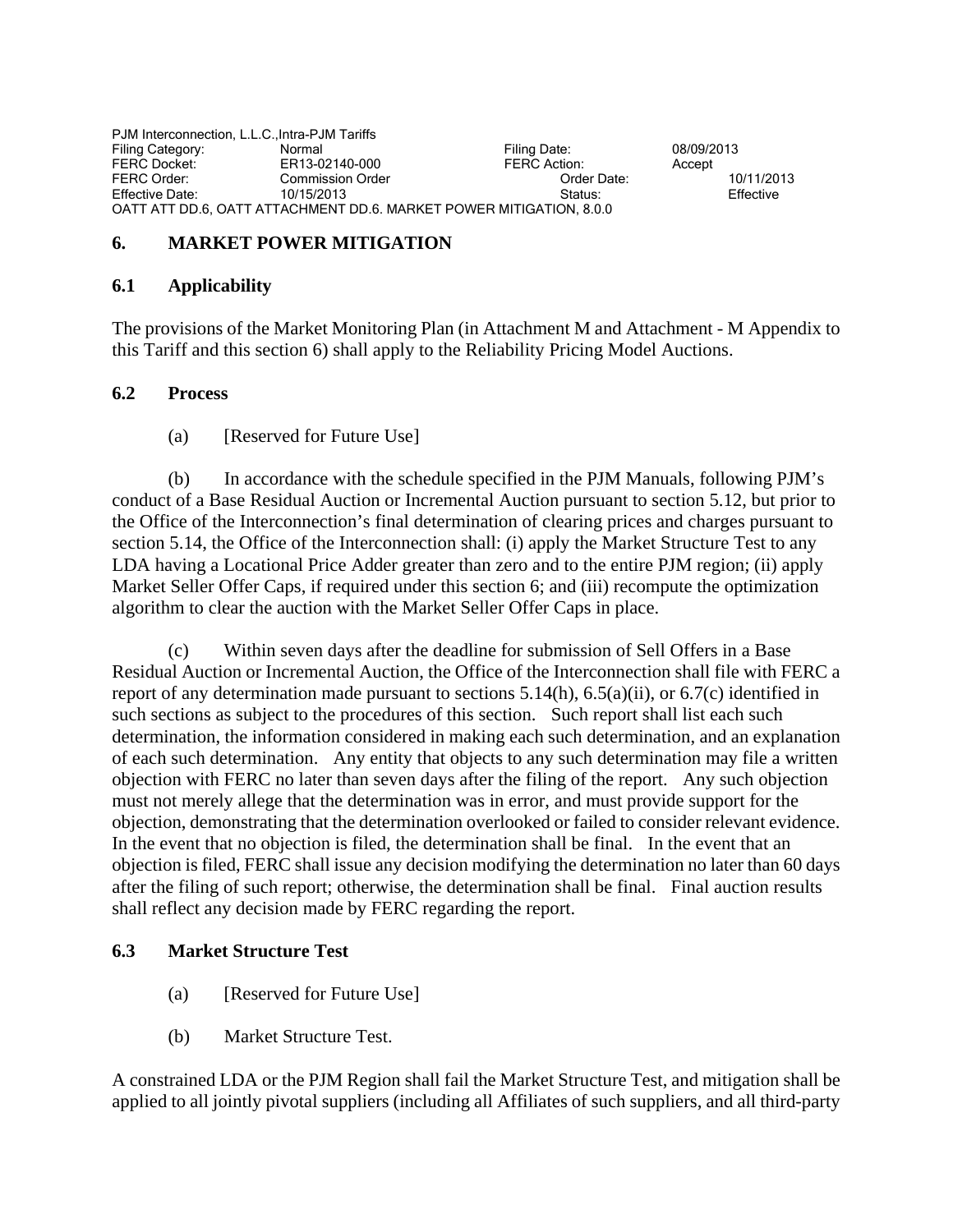supply in the relevant LDA controlled by such suppliers by contract), if, as to the Sell Offers that comprise the incremental supply determined pursuant to section 6.3(c) that are based on Generation Capacity Resources, there are not more than three jointly pivotal suppliers. The Office of the Interconnection shall apply the Market Structure Test. The Office of the Interconnection shall confirm the results of the Market Structure Test with the Market Monitoring Unit.

(c) Determination of Incremental Supply

In applying the Market Structure Test, the Office of the Interconnection shall consider all (i) incremental supply (provided, however, that the Office of the Interconnection shall consider only such supply available from Generation Capacity Resources) available to solve the constraint applicable to a constrained LDA offered at less than or equal to 150% of the cost-based clearing price; or (ii) supply for the PJM Region, offered at less than or equal to 150% of the cost-based clearing price, provided that supply in this section includes only the lower of cost-based or priced based offers from Generation Capacity Resources. Cost-based clearing prices are the prices resulting from the RPM auction algorithm using the lower of cost-based or price-based offers for all Capacity Resources.

# **6.4 Market Seller Offer Caps**

 (a) The Market Seller Offer Cap, stated in dollars per MW/day of unforced capacity, applicable to price-quantity offers within the Base Offer Segment for an Existing Generation Capacity Resource shall be the Avoidable Cost Rate for such resource, less the Projected PJM Market Revenues for such resource, stated in dollars per MW/day of unforced capacity. The Market Seller Offer Cap for an Existing Generation Capacity Resource shall be the Opportunity Cost for such resource, if applicable, as determined in accordance with section 6.7. Nothing herein shall preclude any Capacity Market Seller and the Market Monitoring Unit from agreeing to, nor require either such entity to agree to, an alternative market seller offer cap determined on a mutually agreeable basis. Any such alternative offer cap shall be filed with the Commission for its approval. This provision is duplicated in section II.E.3 of Attachment M- Appendix.

 (b) For each Existing Generation Capacity Resource, a potential Capacity Market Seller must provide to the Market Monitoring Unit and the Office of the Interconnection data and documentation required under section 6.6 to establish the level of the Market Seller Offer Cap applicable to each resource by no later than one hundred twenty (120) days prior to the commencement of the offer period for the applicable RPM Auction. The Capacity Market Seller must promptly address any concerns identified by the Market Monitoring Unit regarding the data and documentation provided, review the Market Seller Offer Cap proposed by the Market Monitoring Unit, and attempt to reach agreement with the Market Monitoring Unit on the level of the Market Seller Offer Cap by no later than ninety (90) days prior to the commencement of the offer period for the applicable RPM Auction. The Capacity Market Seller shall notify the Market Monitoring Unit in writing, with a copy to the Office of the Interconnection, whether an agreement with the Market Monitoring Unit has been reached or, if no agreement has been reached, specifying the level of Market Seller Offer Cap to which it commits by no later than eighty (80) days prior to the commencement of the offer period for the applicable RPM Auction. The Office of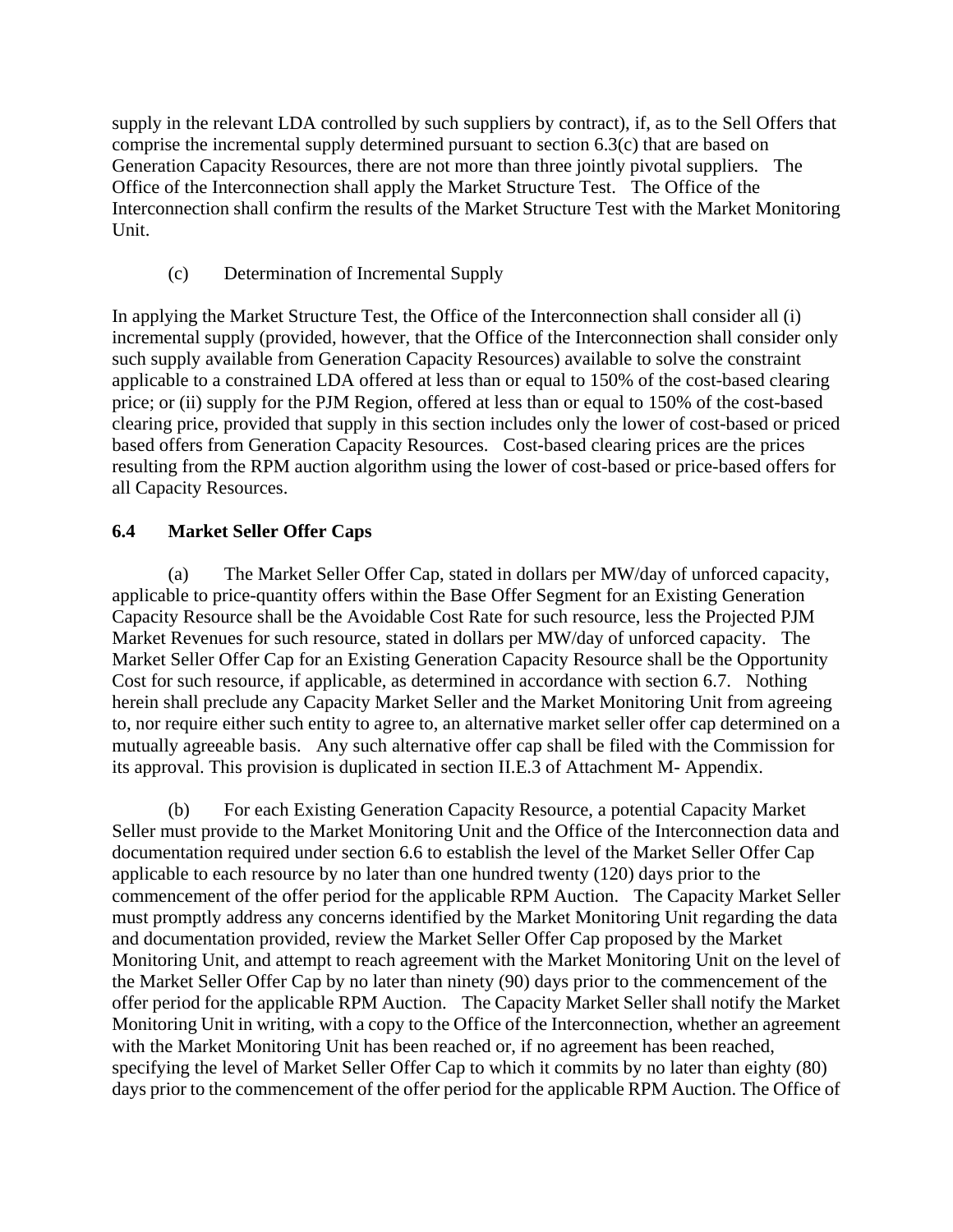the Interconnection shall review the data submitted by the Capacity Market Seller, make a determination whether to accept or reject the requested unit-specific Market Seller Offer Cap, and notify the Capacity Market Seller and the Market Monitoring Unit of its determination in writing, by no later than sixty-five (65) days prior to the commencement of the offer period for the applicable RPM Auction. If the Market Monitoring Unit does not provide its determination to the Capacity Market Seller and the Office of the Interconnection by the specified deadline, by no later than sixty-five (65) days prior to the commencement of the offer period for the applicable RPM Auction the Office of the Interconnection will make the determination of the level of the Market Seller Offer Cap, which shall be deemed to be final. If the Capacity Market Seller does not notify the Market Monitoring Unit and the Office of the Interconnection of the Market Seller Offer Cap it desires to utilize by no later than eighty (80) days prior to the commencement of the offer period for the applicable RPM Auction, it shall be required to utilize a Market Seller Offer Cap determined using the applicable default Avoidable Cost Rate specified in section 6.7(c).

 (c) Nothing in this section precludes the Capacity Market Seller from filing a petition with FERC seeking a determination of whether the Sell Offer complies with the requirements of the Tariff.

(d) For any Third Incremental Auction,  $f$ The Market Seller Offer Cap for an Existing Generation Capacity Resource shall be as determined pursuant to paragraph (a) of this Section 6.4, provided, however, that or if elected by the Capacity Market Seller may elect for such resource an alternative Market Seller Offer Cap for offers into either the Twenty-Month Conditional Auction (or, for Delivery Years through the 2016-2017 Delivery Year, the First Incremental Auction) or the Ten-Month Conditional Auction (or, for Delivery Years through the 2016-2017 Delivery Year, the Second Incremental Auction), shall be equal to 1.04 times the Capacity Resource Clearing Price in the Base Residual Auction for the relevant LDA and Delivery Year, or for offers into the Scheduled Incremental Auction (or, for Delivery Years through the 2016-2017 Delivery Year, the Third Incremental Auction) equal to 1.1 times the Capacity Resource Clearing Price in the Base Residual Auction for the relevant LDA and Delivery Year.

# **6.5 Mitigation**

The Office of the Interconnection shall apply market power mitigation measures in any Base Residual Auction or Incremental Auction for any LDA, Unconstrained LDA Group, or the PJM Region that fails the Market Structure Test.

- (a) Mitigation for Generation Capacity Resources.
	- i) Existing Generation Capacity Resource

Mitigation will be applied on a unit-specific basis and only if the Sell Offer of Unforced Capacity from an Existing Generation Capacity Resource: (1) is greater than the Market Seller Offer Cap applicable to such resource; and (2) would, absent mitigation, increase the Capacity Resource Clearing Price in the relevant auction. If such conditions are met, such Sell Offer shall be set equal to the Market Seller Offer Cap.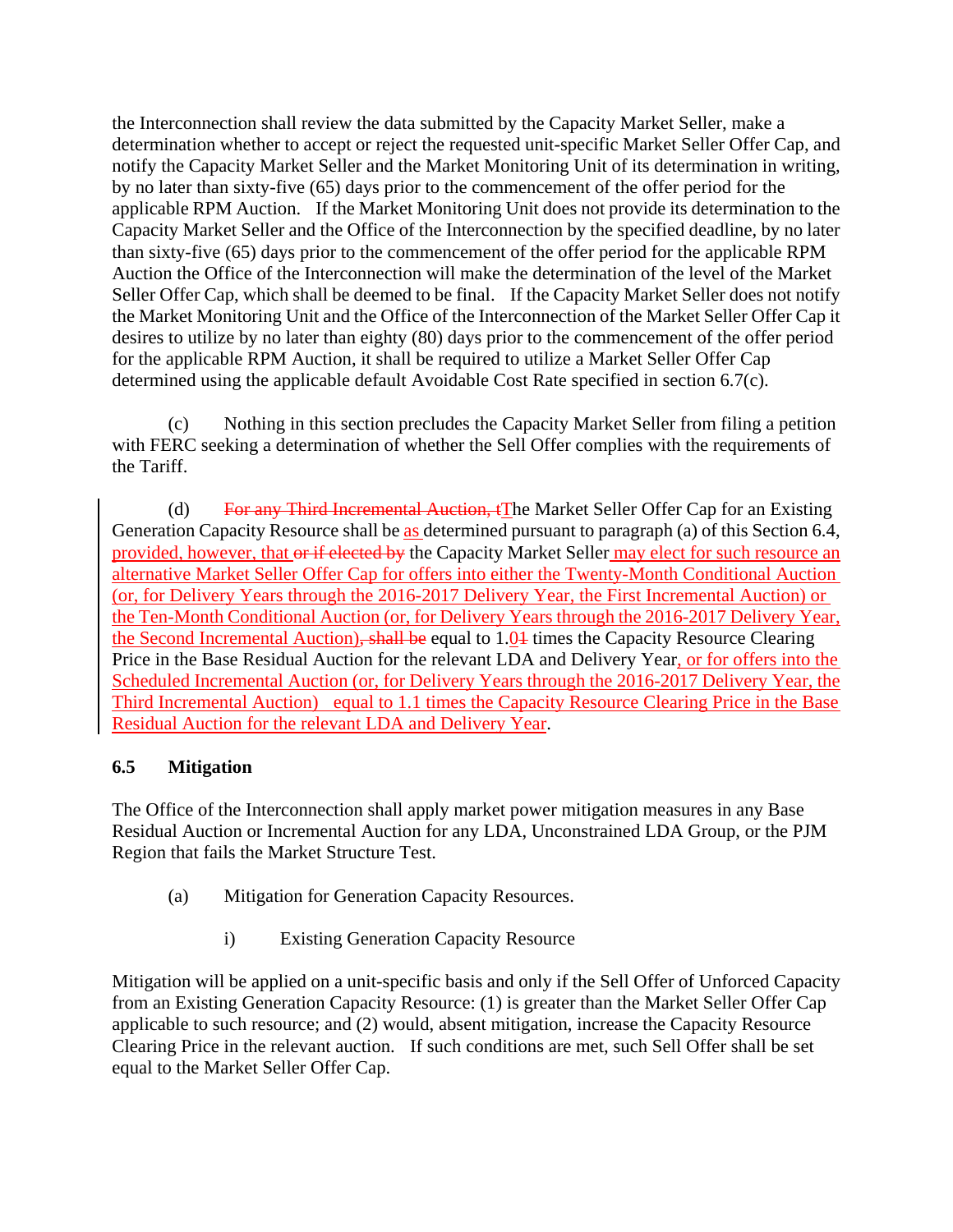#### ii) Planned Generation Capacity Resources

(A) Sell Offers based on Planned Generation Capacity Resources (including External Planned Generation Capacity Resources) shall be presumed to be competitive and shall not be subject to market power mitigation in any Base Residual Auction or Incremental Auction for which such resource qualifies as a Planned Generation Capacity Resource, but any such Sell Offer shall be rejected if it meets the criteria set forth in subsection (C) below, unless the Capacity Market Seller obtains approval from FERC for use of such offer prior to the deadline for submission of such offers in the applicable auction. Such resources are Existing Generation Capacity Resources in the auctions for any Delivery Year following the Delivery Year for which such resource cleared an RPM Auction. Such resources may receive certain price assurances for the two Delivery Years immediately following the first Delivery Year of service under certain conditions as set forth in section 5.14 of this Attachment. Notwithstanding the foregoing, a Generation Capacity Resource for which construction has not commenced and which would otherwise have been treated as a Planned Generation Capacity Resource but for the fact that it was bid into RPM Auctions for at least two consecutive Delivery Years, and cleared the last such auction only because it was considered existing and its mitigated offer cap was accepted when its price offer would not have otherwise been accepted, shall be deemed to be a Planned Generation Capacity Resource.

(B) Sell Offers based on Planned Generation Capacity Resources (including External Planned Generation Capacity Resources) submitted for the first year in which such resources qualify as Planned Generation Capacity Resources shall be deemed competitive and not be subject to mitigation if: (1) collectively all such Sell Offers provide Unforced Capacity in an amount equal to or greater than two times the incremental quantity of new entry required to meet the LDA Reliability Requirement; and (2) at least two unaffiliated suppliers have submitted Sell Offers for Planned Generation Capacity Resources in such LDA. Notwithstanding the foregoing, any Capacity Market Seller, together with Affiliates, whose Sell Offers based on Planned Generation Capacity Resources in that LDA are pivotal, shall be subject to mitigation.

(C) Where the two conditions stated in subsection (B) are not met, or the Sell Offer is pivotal, the Sell Offer shall be rejected if it exceeds 140 percent of: 1) the average of location-adjusted Sell Offers for Planned Generation Capacity Resources from the same asset class as such Sell Offer, submitted (and not rejected) (Asset-Class New Plant Offers) for such Delivery Year; or 2) if there are no Asset-Class New Plant Offers for such Delivery Year, the average of Asset-Class New Plant Offers for all prior Delivery Years; or 3) if there are no Asset-Class New Plant Offers for any prior Delivery Year,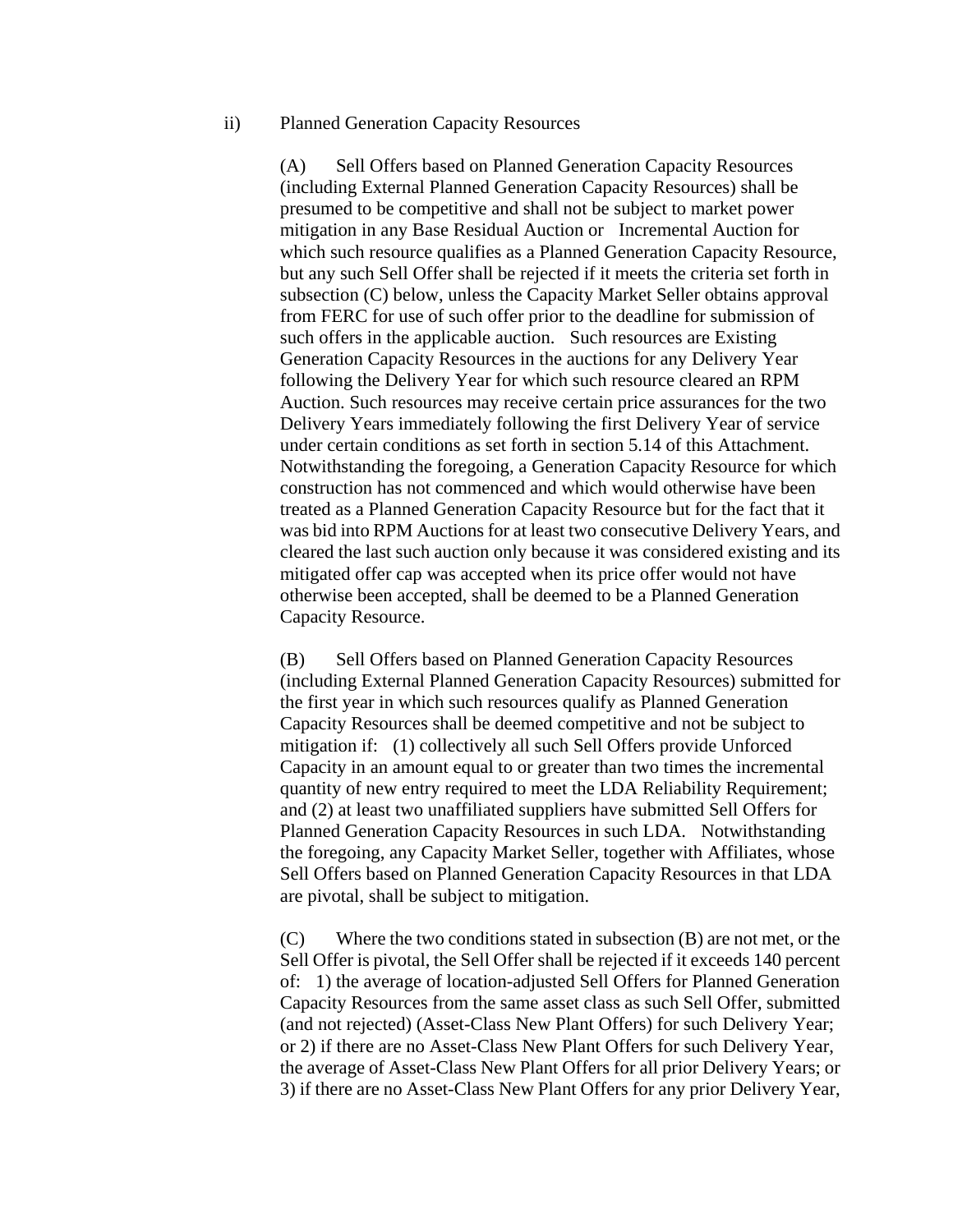the Net CONE applicable for such Delivery Year in the LDA for which such offer was submitted. For purposes of this section, asset classes shall be as stated in section 6.7(c) as effective for such Delivery Year, and Asset-Class New Plant Offers shall be location-adjusted by the ratio between the Net CONE effective for such Delivery Year for the LDA in which the Sell Offer subject to this section was submitted and the average, weighted by installed capacity, of the Net CONEs for all LDAs in which the units underlying such Asset Class New Plant Offers are located. Following the conduct of the applicable auction and before the final determination of clearing prices, in accordance with Section 6.2(b) above, each Capacity Market Seller whose Sell Offer is so rejected shall be notified in writing by the Office of the Interconnection by no later than one (1) business day after the close of the offer period for the applicable RPM Auction and allowed an opportunity to submit a revised Sell Offer that does not exceed such threshold within one business (1) day of the Office of the Interconnection's rejection of such Sell Offer. If such revised Sell Offer is accepted by the Office of the Interconnection, the Office of the Interconnection then shall clear the auction with such revised Sell Offer in place.

(b) Mitigation for Demand Resources

The Market Seller Offer Cap shall not be applied to Sell Offers of Demand Resources or Energy Efficiency Resources.

## **6.6 Offer Requirement for Capacity Resources**

 (a) To avoid application of subsection (h), all of the installed capacity of all Existing Generation Capacity Resources located in the PJM Region shall be offered by the Capacity Market Seller that owns or controls all or part of such resource (which may include submission as Self-Supply) in all RPM Auctions for each Delivery Year, less any amount determined by the Office of the Interconnection to be eligible for an exception to the must-offer requirement, where installed capacity is determined as of the date on which bidding commences for each RPM Auction pursuant to Section 5.6.6 of Attachment DD of the Tariff. The Unforced Capacity of such resources is determined using the EFORd value that is submitted by the Capacity Market Seller in its Sell Offer, which shall not exceed the maximum EFORd for that resource as defined in Section 6.6(b). If a resource should be included on the list of Existing Generation Capacity Resources subject to the must-offer requirement that is maintained by the Market Monitoring Unit pursuant to Section II.C.1 of Attachment M - Appendix of the Tariff, but is omitted therefrom whether by mistake of the Market Monitoring Unit or failure of the Capacity Market Seller that owns or controls all or part of such resource to provide information about the resource to the Market Monitoring Unit, this shall not excuse such resource from the must-offer requirement.

 (b) For each Existing Generation Capacity Resource, a potential Capacity Market Seller must timely provide to the Market Monitoring Unit and the Office of the Interconnection all data and documentation required under section 6.6 to establish the maximum EFORd applicable to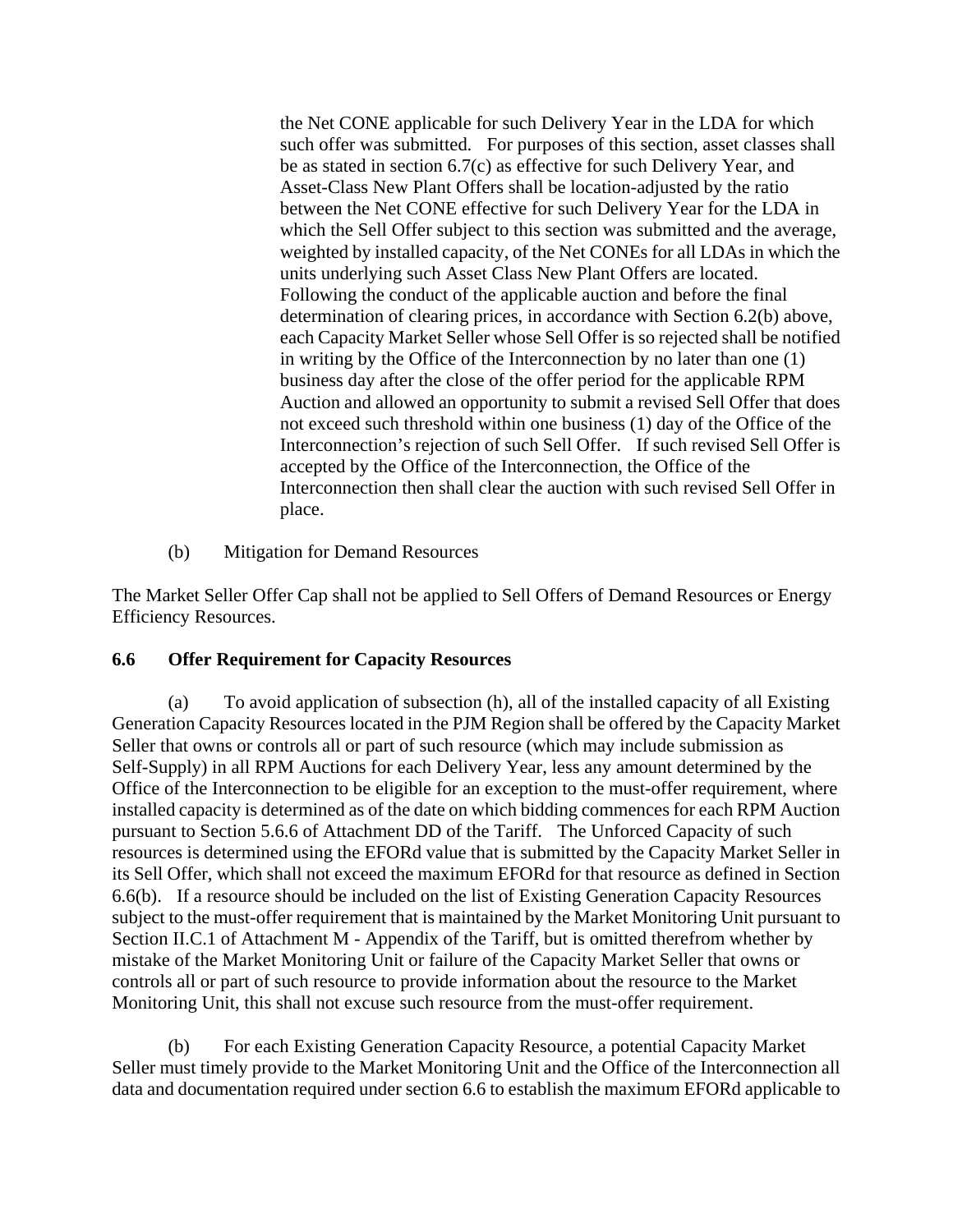each resource in accordance with standards and procedures specified in the PJM Manuals. The maximum EFORd that may be used in a Sell Offer for RPM Auctions held prior to the date on which the final EFORds used for a Delivery Year are posted, is the greater of (i) the average EFORd for the five consecutive years ending on the September 30 that last precedes the Base Residual Auction, or (ii) the EFORd for the 12 months ending on the September 30 that last precedes the Base Residual Auction.

Notwithstanding the foregoing, a Capacity Market Seller may request an alternate maximum EFORd for Sell Offers submitted in such auctions if it has a documented, known reason that would result in an increase in its EFORd, by submitting a written request to the Market Monitoring Unit and Office of the Interconnection, along with data and documentation required to support the request for an alternate maximum EFORd, by no later one hundred twenty (120) days prior to the commencement of the offer period for the Base Residual Auction for the applicable Delivery Year. The Capacity Market Seller must address any concerns identified by the Market Monitoring Unit and/or the Office of the Interconnection regarding the data and documentation provided and attempt to reach agreement with the Market Monitoring Unit on the level of the alternate maximum EFORd by no later than ninety (90) days prior to the commencement of the offer period for the Base Residual Auction for the applicable Delivery Year. As further described in Section II.C of Attachment M-Appendix, the Market Monitoring Unit shall notify the Capacity Market Seller and the Office of the Interconnection in writing of its determination of the requested alternate maximum EFORd by no later than ninety (90) days prior to the commencement of the offer period for the Base Residual Auction for the applicable Delivery Year. By no later than eighty (80) days prior to the commencement of the offer period for the Base Residual Auction for the applicable Delivery Year, the Capacity Market Seller shall notify the Office of the Interconnection and the Market Monitoring Unit in writing whether it agrees with the Market Monitoring Unit on the alternate maximum EFORd or, if no agreement has been reached, specifying the level of alternate maximum EFORd to which it commits. If a Capacity Market Seller fails to request an alternate maximum EFORd prior to the specified deadlines, the maximum EFORd for the applicable RPM Auction shall be deemed to be the default EFORd calculated pursuant to this section.

The maximum EFORd that may be used in a Sell Offer for a Scheduled Third Incremental Auctions (or, for Delivery Years through the 2016-2017 Delivery Year, a Third Incremental Auction), and for Conditional Incremental Auctions held after the date on which the final EFORd used for a Delivery Year is posted, is the EFORd for the 12 months ending on the September 30 that last precedes the submission of such offers.

(c) [Reserved for Future Use]

 (d) In the event that a Capacity Market Seller and the Market Monitoring Unit cannot agree on the maximum level of the alternate EFORd that may be used in a Sell Offer for RPM Auctions held prior to the date on which the final EFORds used for a Delivery Year are posted, the Office of the Interconnection shall make its own determination of the maximum level of the alternate EFORd based on the requirements of the Tariff and the PJM Manuals, per Section 5.8 of Attachment DD, by no later than sixty-five (65) days prior to the commencement of the offer period for the Base Residual for the applicable Delivery Year, and shall notify the Capacity Market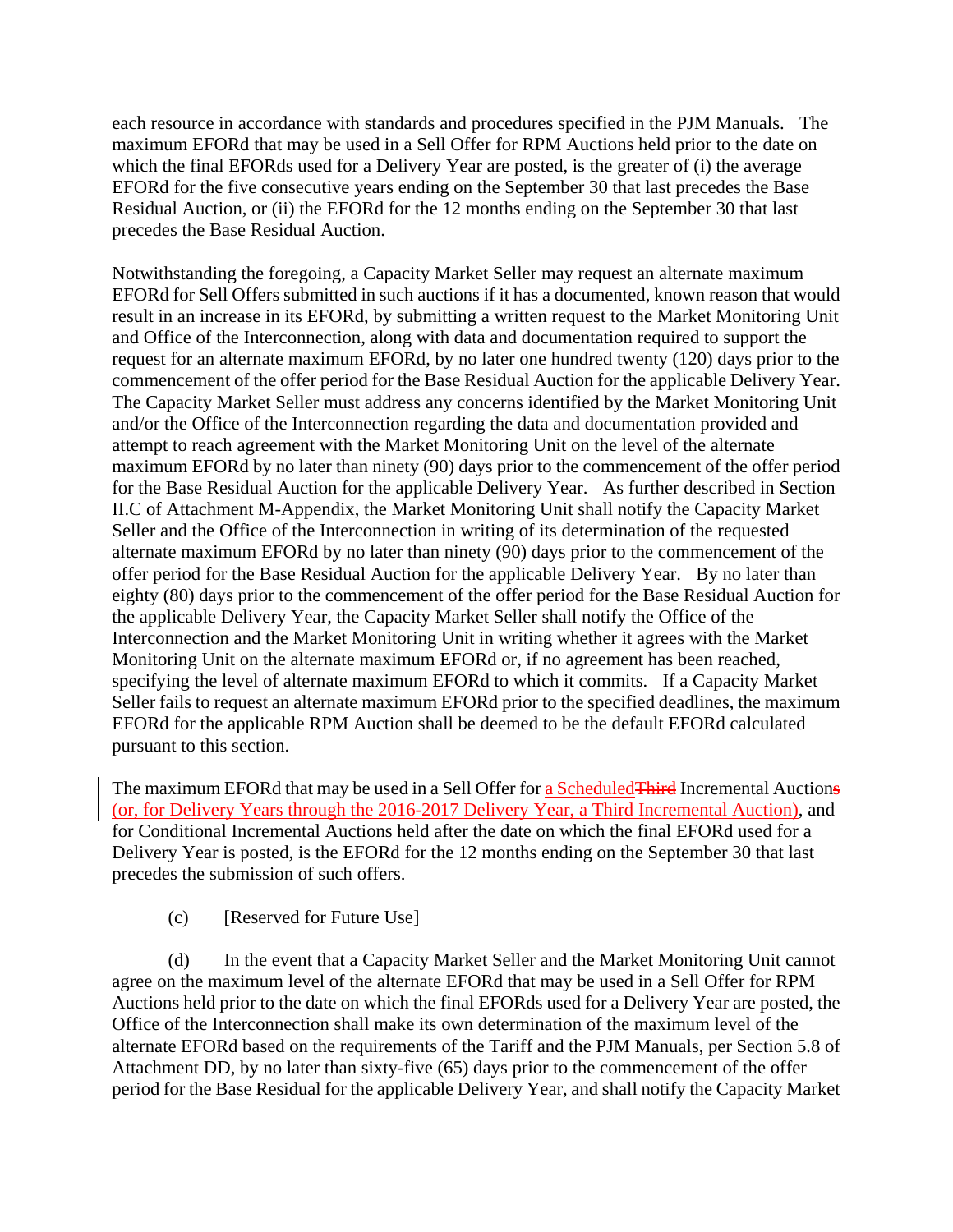Seller and the Market Monitoring Unit in writing of such determination.

 (e) Nothing in this section precludes the Capacity Market Seller from filing a petition with FERC seeking a determination of whether the EFORd complies with the requirements of the Tariff.

 (f) Notwithstanding the foregoing, a Capacity Market Seller may submit an EFORd that it chooses for an RPM Auction held prior to the date on which the final EFORd used for a Delivery Year is posted, provided that (i) it has participated in good faith with the process described in this section 6.6 and in section II.C of Attachment M - Appendix, (ii) the offer is no higher than the level defined in any agreement reached by the Capacity Market Seller and the Market Monitoring Unit that resulted from the foregoing process, and (iii) the offer is accepted by the Office of the Interconnection subject to the criteria set forth in the Tariff and the PJM Manuals.

 (g) A Capacity Market Seller that owns or controls an existing generation resource in the PJM Region that is capable of qualifying as an Existing Generation Capacity Resource as of the date on which bidding commences for an RPM Auction may not avoid the rule in subsection (a) or be removed from Capacity Resource status by failing to qualify as a Generation Capacity Resource, or by attempting to remove a unit previously qualified as a Generation Capacity Resource from classification as a Capacity Resource for that RPM Auction. However, generation resource may qualify for an exception to the must-offer requirement, as shown by appropriate documentation, if the Capacity Market Seller that owns or controls such resource demonstrates that it: (i) is reasonably expected to be physically unable to participate in the relevant Delivery Year; (ii) has a financially and physically firm commitment to an external sale of its capacity, or (iii) was interconnected to the Transmission System as an Energy Resource and not subsequently converted to a Capacity Resource.

 In order to establish that a resource is reasonably expected to be physically unable to participate in the relevant auction as set forth in (i) above, the Capacity Market Seller must demonstrate that:

- A. It has a documented plan in place to retire the resource prior to or during the Delivery Year, and has submitted a notice of Deactivation to the Office of the Interconnection consistent with Section 113.1 of the PJM Tariff, without regard to whether the Office of the Interconnection has requested the Capacity Market Seller to continue to operate the resource beyond its desired deactivation date in accordance with Section 113.2 of the PJM Tariff for the purpose of maintaining the reliability of the PJM Transmission System and the Capacity Market Seller has agreed to do so;
- B. Significant physical operational restrictions cause long term or permanent changes to the installed capacity value of the resource, or the resource is under major repair that will extend into the applicable Delivery Year, that will result in the imposition of RPM performance penalties pursuant to Attachment DD of the PJM Tariff;
- C. The Capacity Market Seller is involved in an ongoing regulatory proceeding (e.g. regarding potential environmental restrictions) specific to the resource and has received an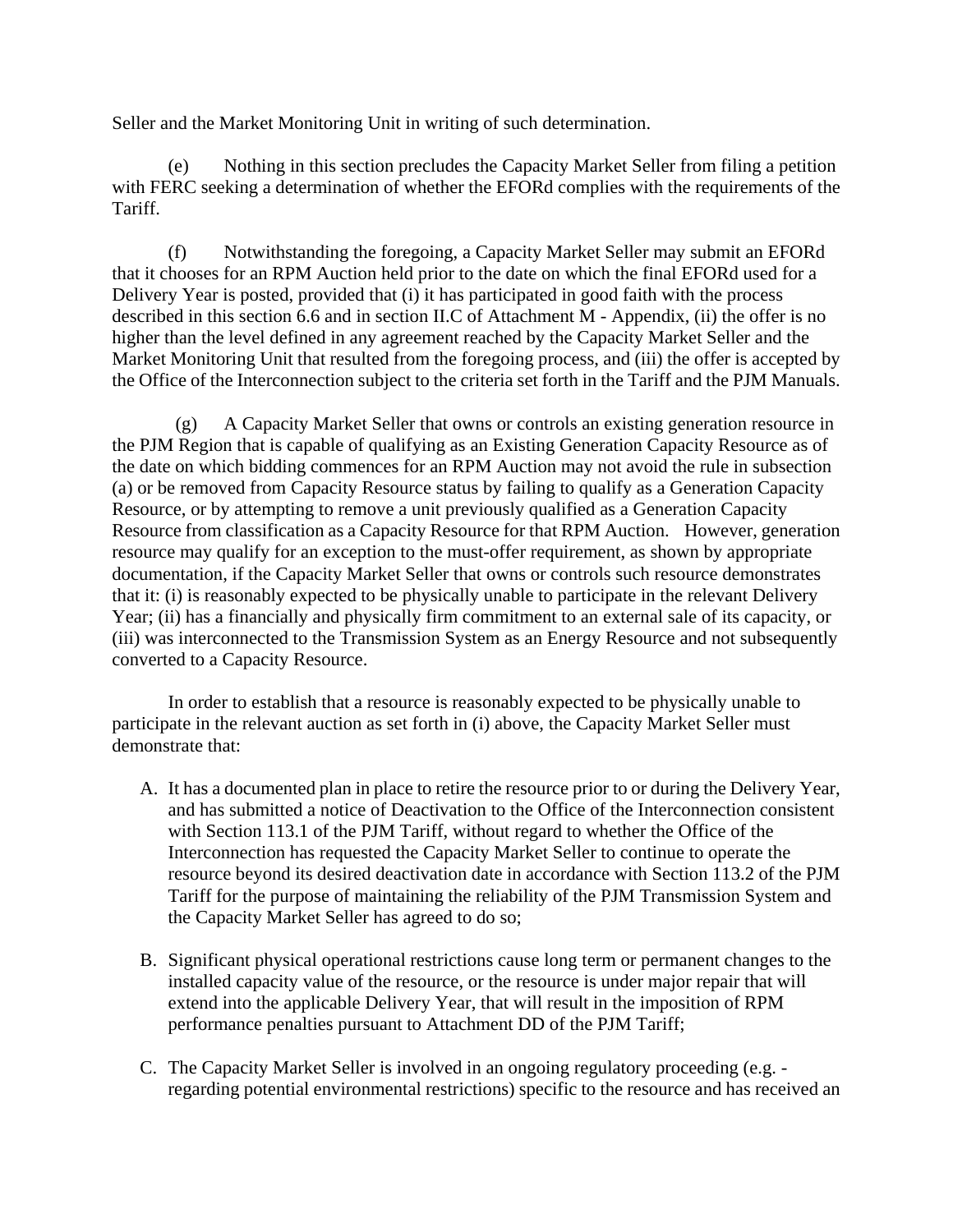order, decision, final rule, opinion or other final directive from the regulatory authority that will result in the retirement of the resource; or

D. A resource considered an Existing Generating Capacity Resource because it cleared an RPM Auction for a Delivery Year prior to the Delivery Year of the relevant auction, but which is not yet in service, is unable to achieve full commercial operation prior to the Delivery Year of the relevant auction. The Capacity Market Seller must submit to the Office of the Interconnection and the Market Monitoring Unit a written sworn, notarized statement of a corporate officer certifying that the resource will not be in full commercial operation prior to the referenced Delivery Year.

In order to establish that a resource has a financially and physically firm commitment to an external sale of its capacity as set forth in (ii) above, the Capacity Market Seller must demonstrate that it has entered into a unit-specific bilateral transaction for service to load located outside the PJM Region, by a demonstration that such resource is identified on a unit-specific basis as a network resource under the transmission tariff for the control area applicable to such external load, or by an equivalent demonstration of a financially and physically firm commitment to an external sale. The Capacity Market Seller additionally shall identify the megawatt amount, export zone, and time period (in days) of the export.

A Capacity Market Seller that seeks to remove a Generation Capacity Resource from PJM Capacity Resource status and/or seeks approval for an exception to the must-offer requirement, for any reason other than the reason specified in Paragraph A above, shall first submit such request in writing, along with all supporting data and documentation, to the Market Monitoring Unit for evaluation, notifying the Office of the Interconnection by copy of the same, by no later than one hundred twenty (120) days prior to the commencement of the offer period for the applicable RPM Auction.

In order to obtain an exception to the must-offer requirement for the reason specified in Paragraph A above, a Capacity Market Seller shall first submit a preliminary exception request in writing, along with supporting data and documentation indicating the reasons and conditions upon which the Capacity Market Seller is relying in its analysis of whether to retire such resource, to the Market Monitoring Unit for evaluation, notifying the Office of the Interconnection by copy of the same, by no later than (a) November 1, 2013 for the Base Residual Auction for the 2017/2018 Delivery Year, (b) the September 1 that last precedes the Base Residual Auction for the 2018/2019 and subsequent Delivery Years, and (c) two hundred forty (240) days prior to the commencement of the offer period for the applicable Incremental Auction. By no later than five (5) business days after receipt of any such preliminary exception requests, the Office of the Interconnection will post on its website a summary of the number of megawatts of Generation Capacity Resources for which it has received notification of preliminary exception requests, on an aggregate basis by Zone and Locational Deliverability Area that comprises a subset of a Zone, as specified in the PJM Manuals.

Thereafter, as applicable, such Capacity Market Seller shall by no later than (a) the December 1 that last precedes the Base Residual Auction for the applicable Delivery Year, or (b) one hundred twenty (120) days prior to the commencement of the offer period for the applicable Incremental Auction, either (a) notify the Office of the Interconnection and the Market Monitoring Unit in writing that it is withdrawing its preliminary exception request and explaining the changes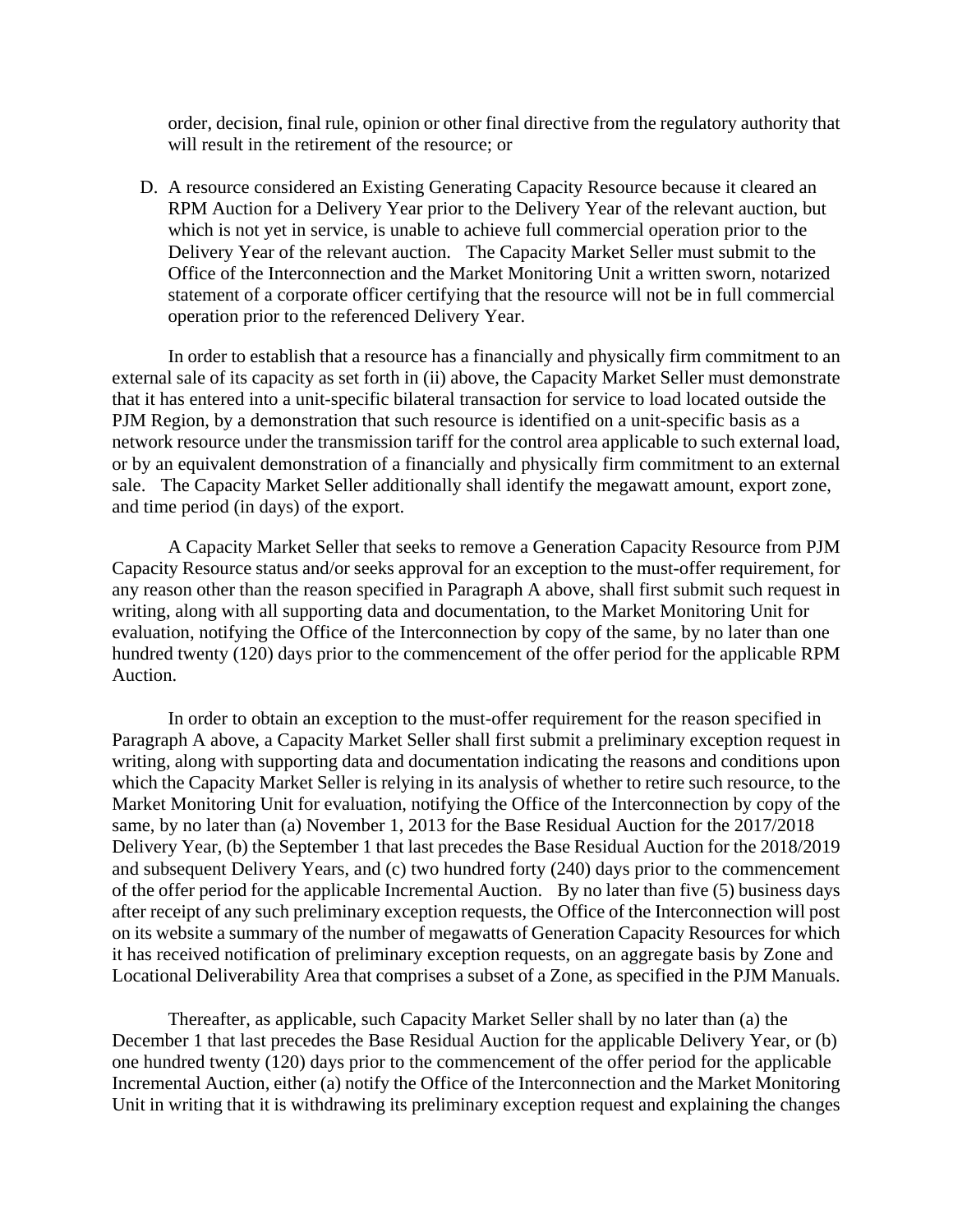to its analysis of whether to retire such resource that support its decision to withdraw, or (b) demonstrate that it has met the requirements specified under Paragraph A above. By no later than five (5) business days after receipt of such notification, the Office of the Interconnection will post on its website a revised summary of the number of megawatts of Generation Capacity Resources for which it has received requests for exceptions to the must-offer requirement for the reason specified in Paragraph A above, on an aggregate basis by Zone and Locational Deliverability Area that comprises a subset of a Zone, as specified in the PJM Manuals.

A Capacity Market Seller may only remove the Generation Capacity Resource from PJM Capacity Resource status if (i) the Market Monitoring Unit has determined that the Generation Capacity Resource meets the applicable criteria set forth in Sections 5.6.6 and 6.6 of Attachment DD and the Office of the Interconnection agrees with this determination, or (ii) the Commission has issued an order terminating the Capacity Resource status of the resource. Nothing herein shall require a Market Seller to offer its resource into an RPM Auction prior to seeking to remove a resource from Capacity Resource status, subject to satisfaction of Section 6.6.

If the Capacity Market Seller disagrees with the Market Monitoring Unit's determination of its request to remove a resource from Capacity Resource status or its request for an exception to the must-offer requirement, it must notify the Market Monitoring Unit in writing, with a copy to the Office of the Interconnection, of the same by no later than eighty (80) days prior to the commencement of the offer period for the applicable RPM Auction. After the Market Monitoring Unit has made its determination of whether a resource has satisfied the must-offer requirement or meets one of the exceptions thereto and has notified the Capacity Market Seller and the Office of the Interconnection of the same pursuant to Section II.C.4 of Attachment M - Appendix, the Office of the Interconnection shall approve or deny the exception request. The exception request shall be deemed to be approved by the Office of the Interconnection, consistent with the determination of the Market Monitoring Unit, unless the Office of the Interconnection notifies the Capacity Market Seller and Market Monitoring Unit, by no later than sixty-five (65) days prior to the date on which the offer period for the applicable RPM Auction commences, that the exception request is denied.

If the Market Monitoring Unit does not timely notify the Capacity Market Seller and the Office of the Interconnection of its determination of the request to remove a Generation Capacity Resource from Capacity Resource status or for an exception to the must-offer requirement, the Office of the Interconnection shall make the determination whether the request shall be approved or denied, and will notify the Capacity Market Seller of its determination in writing, with a copy to the Market Monitoring Unit, by no later than sixty-five (65) days prior to the date on which the offer period for the applicable RPM Auction commences.

After the Market Monitoring Unit and the Office of the Interconnection have made their determinations of whether a resource meets the criteria to qualify for an exception to the must-offer requirement, the Capacity Market Seller must notify the Market Monitoring Unit and the Office of the Interconnection whether it intends to exclude from its Sell Offer some or all of the subject capacity on the basis of an identified exception by no later than sixty-five (65) days prior to the date on which the offer period for the applicable RPM Auction commences. PJM does not make determinations of whether withholding of capacity constitutes market power. A Generation Capacity Resource that does not qualify for submission into an RPM Auction because it is not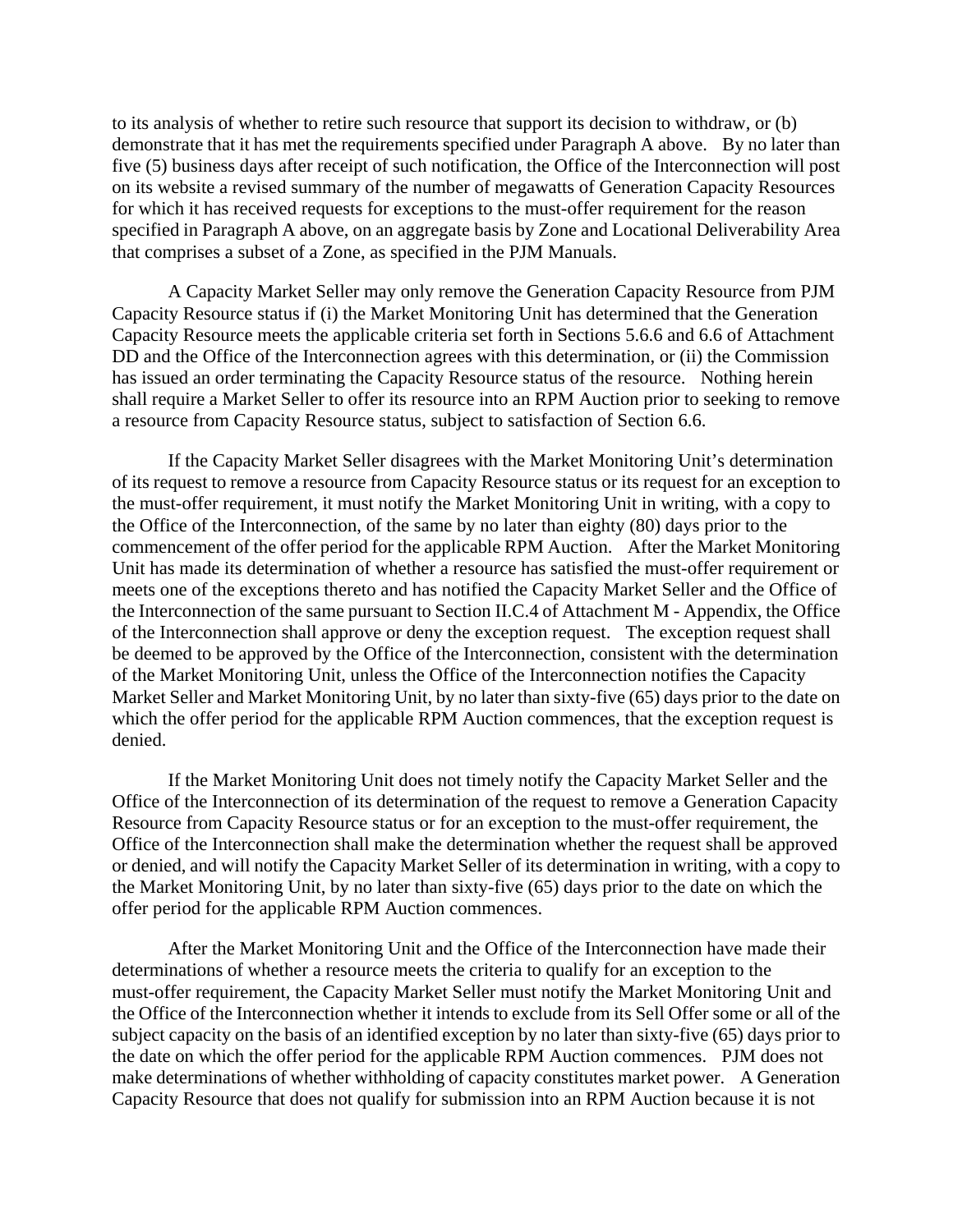owned or controlled by the Capacity Market Seller for a full Delivery Year is not subject to the offer requirement hereunder; provided, however, that a Capacity Market Seller planning to transfer ownership or control of a Generation Capacity Resource during a Delivery Year pursuant to a sale or transfer agreement entered into after March 26, 2009 shall be required to satisfy the offer requirement hereunder for the entirety of such Delivery Year and may satisfy such requirement by providing for the assumption of this requirement by the transferee of ownership or control under such agreement.

If a Capacity Market Seller doesn't timely seek to remove a Generation Capacity Resource from Capacity Resource status or timely submit a request for an exception to the must-offer requirement, the Generation Capacity Resource shall only be removed from Capacity Resource status, and may only be approved for an exception to the must-offer requirement, upon the Capacity Market Seller requesting and receiving an order from FERC, prior to the close of the offer period for the applicable RPM Auction, directing the Office of the Interconnection to remove the resource from Capacity Resource status and/or granting an exception to the must-offer requirement or a waiver of the must-offer requirement as to such resource.

 (h) Any existing generation resource located in the PJM Region that satisfies the criteria in the definition of Existing Generation Capacity Resource as of the date on which bidding commences for the Base Residual Auction for a Delivery Year, that is not offered into such Base Residual Auction, and that does not meet any of the exceptions stated in the prior subsection (g): (i) may not participate in any subsequent Incremental Auctions conducted for such Delivery Year; (ii) shall not receive any payments under section 5.14 for such Delivery Year for the capacity of such Generation Capacity Resources; and (iii) shall not be permitted to satisfy any LSE's Unforced Capacity Obligation, or any entity's obligation to obtain the commitment of Capacity Resources, for such Delivery Year.

 All generation resources located in the PJM Region that satisfy the criteria in the definition of Existing Generation Capacity Resource as of the date on which bidding commences for an Incremental Auction for a particular Delivery Year, but that did not satisfy such criteria as of the date that on which bidding commenced in the Base Residual Auction for that Delivery Year, that is not offered into that Incremental Auction, and that does not meet any of the exceptions stated in the prior subsection (g): (i) may not participate in any subsequent Incremental Auctions conducted for such Delivery Year; (ii) shall not receive any payments under section 5.14 for such Delivery Year for the capacity of such Generation Capacity Resources; and (iii) shall not be permitted to satisfy any LSE's Unforced Capacity Obligation, or any entity's obligation to obtain the commitment of Capacity Resources, for such Delivery Year.

 All Existing Generation Capacity Resources that are offered into a Base Residual Auction or Incremental Auction for a particular Delivery Year but do not clear in such auction, that are not offered into each subsequent Incremental Auction, and that do not meet any of the exceptions stated in the prior subsection (g): (i) may not participate in any Incremental Auctions conducted for such Delivery Year subsequent to such failure to offer; (ii) shall not receive any payments under section 5.14 for such Delivery Year for the capacity of such Generation Capacity Resources; and (iii) shall not be permitted to satisfy any LSE's Unforced Capacity Obligation, or any entity's obligation to obtain the commitment of Capacity Resources, for such Delivery Year.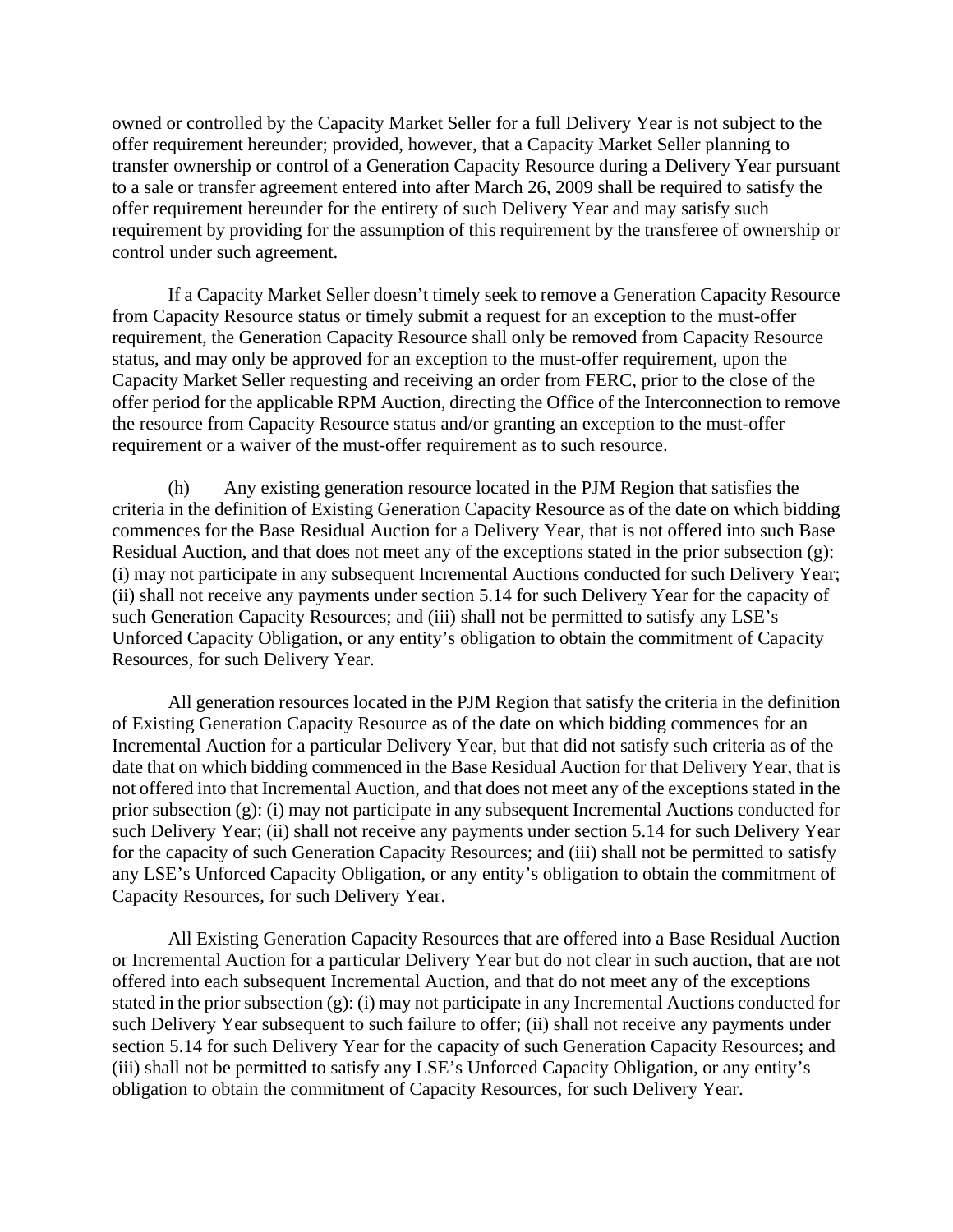Any such Existing Generation Capacity Resources may also be subject to further action by the Market Monitoring Unit under the terms of Attachment M and Attachment M - Appendix.

 $(i)$  In addition to the remedies set forth in subsections  $(g)$  and  $(h)$  above, if the Market Monitoring Unit determines that one or more Capacity Market Sellers' failure to offer part or all of one or more existing generation resources, for which the Office of the Interconnection has not approved an exception to the must-offer requirement, into an RPM Auction as required by this Section 6.6 would result in an increase of greater than five percent in any Zonal Capacity Price determined through such auction, and the Office of the Interconnection agrees with that determination, the Office of the Interconnection shall apply to FERC for an order, on an expedited basis, directing such Capacity Market Seller to participate in the relevant RPM Auction, or for other appropriate relief, and PJM will postpone clearing the auction pending FERC's decision on the matter. If the Office of the Interconnection disagrees with the Market Monitoring Unit's determination and does not apply to FERC for an order directing the Capacity Market Seller to participate in the auction or for other appropriate relief, the Market Monitoring Unit may exercise its powers to inform Commission staff of its concerns and to seek appropriate relief.

# **6.7 Data Submission**

 (a) Potential participants in any PJM Reliability Pricing Model Auction shall submit, together with supporting documentation for each item, to the Market Monitoring Unit and the Office of the Interconnection no later than one hundred twenty (120) days prior to the posted date for the conduct of such auction, a list of owned or controlled generation resources by PJM transmission zone for the specified Delivery Year, including the amount of gross capacity, the EFORd and the net (unforced) capacity.

 (b) Except as provided in subsection (c) below, potential participants in any PJM Reliability Pricing Model Auction in any LDA or Unconstrained LDA Group that request a unit specific Avoidable Cost Rate shall, in addition, submit the following data, together with supporting documentation for each item, to the Market Monitoring Unit no later than one hundred twenty (120) days prior to the commencement of the offer period for such auction:

 i. If the Capacity Market Seller intends to submit a non-zero price in its Sell Offer in any such auction, the Capacity Market Seller shall submit a calculation of the Avoidable Cost Rate and Projected PJM Market Revenues, as defined in subsection (d) below, together with detailed supporting documentation.

 ii. If the Capacity Market Seller intends to submit a Sell Offer based on opportunity cost, the Capacity Market Seller shall also submit a calculation of Opportunity Cost, as defined in subsection (d), with detailed supporting documentation.

 (c) Potential auction participants identified in subsection (b) above need not submit the data specified in that subsection for any Generation Capacity Resource:

i. that is in an Unconstrained LDA Group or, if this is the relevant market, the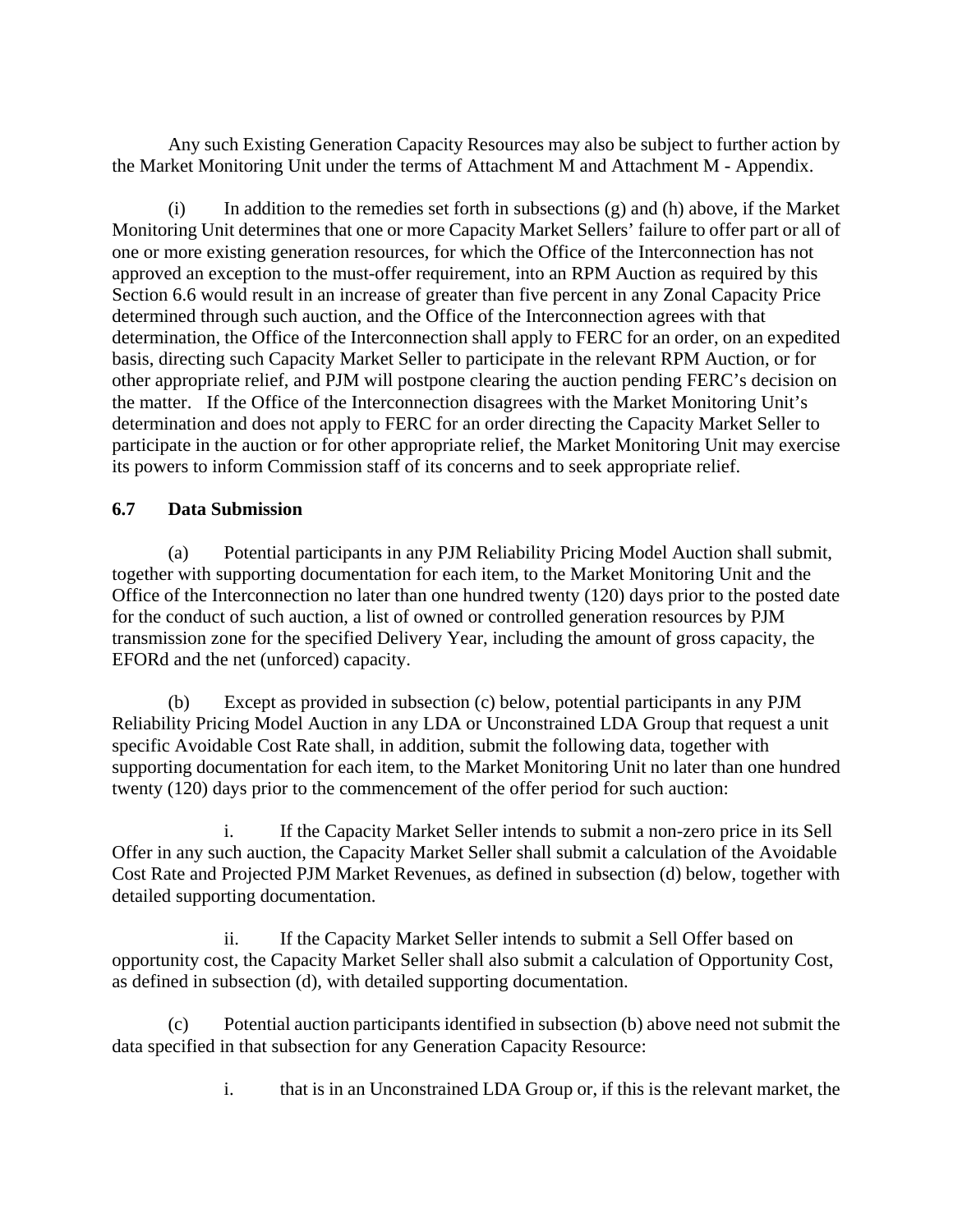entire PJM Region, and is in a resource class identified in the table below as not likely to include the marginal price-setting resources in such auction; or

ii. for which the potential participant commits that any Sell Offer it submits as to such resource shall not include any price above: (1) the applicable default level identified below for the relevant resource class, less (2) the Projected PJM Market Revenues for such resource, as determined in accordance with this Tariff.

Nothing herein precludes the Market Monitoring Unit from requesting additional information from any potential auction participant as deemed necessary by the Market Monitoring Unit, including, without limitation, additional cost data on resources in a class that is not otherwise expected to include the marginal price setting resource as outlined in section II.G of Attachment M-Appendix. Any Sell Offer submitted in any auction that is inconsistent with any agreement or commitment made pursuant to this subsection shall be rejected, and the Capacity Market Seller shall be required to resubmit a Sell Offer that complies with such agreement or commitment within one (1) business day of the Office of the Interconnection's rejection of such Sell Offer. If the Capacity Market Seller does not timely resubmit its Sell Offer, fails to request a unit-specific Avoidable Cost Rate by the specified deadline, or if the Office of the Interconnection determines that the information provided by the Capacity Market Seller in support of the requested unit-specific Avoidable Cost Rate or Sell Offer is incomplete, the Capacity Market Seller shall be deemed to have submitted a Sell Offer that complies with the commitments made under this subsection, with a default offer for the applicable class of resource or nearest comparable class of resource determined under this subsection (c)(ii). The obligation imposed under section 6.6(a) shall not be satisfied unless and until the Capacity Market Seller submits (or is deemed to have submitted) a Sell Offer that conforms to its commitments made pursuant to this subsection or subject to the procedures set forth in section 6.4 and section II.H of Attachment M - Appendix.

The default retirement and mothball Avoidable Cost Rates ("ACR") referenced in this subsection (c)(ii) are as set forth in the tables below for the 2013/2014 Delivery Year through the 2016/2017 Delivery Year. Capacity Market Sellers shall use the one-year mothball Avoidable Cost Rate shown below, unless such Capacity Market Seller satisfies the criteria set forth in section 6.7(e), in which case the Capacity Market Seller may use the retirement Avoidable Cost Rate. PJM shall also publish on its Web site the number of Generation Capacity Resources and megawatts per LDA that use the retirement Avoidable Cost Rates.

| <b>Maximum Avoidable Cost Rates by Technology Class</b> |                                                                |                                                                         |                                                             |                                                                   |                                                                    |                                                                          |                                                                          |                                                                            |
|---------------------------------------------------------|----------------------------------------------------------------|-------------------------------------------------------------------------|-------------------------------------------------------------|-------------------------------------------------------------------|--------------------------------------------------------------------|--------------------------------------------------------------------------|--------------------------------------------------------------------------|----------------------------------------------------------------------------|
| <b>Technology</b>                                       | 2013/14<br><b>Mothball</b><br>ACR<br>$(\frac{S}{M}$ W-<br>Day) | 2013/14<br><b>Retirement</b><br><b>ACR</b><br>$(\frac{S}{M}$ W-Da<br>y) | 2014/15<br>Mothball<br><b>ACR</b><br>$(\frac{M}{N})$<br>ay) | 2014/15<br><b>Retirement</b><br>ACR<br>$(\frac{M}{W} - Da)$<br>V) | 2015/16<br><b>Mothball</b><br><b>ACR</b><br>$(\frac{M}{V})$<br>ay) | 2015/16<br><b>Retirement</b><br><b>ACR</b><br>$(\frac{M}{W} - Da)$<br>y) | 2016/2017<br><b>Mothball</b><br><b>ACR</b><br>$(\frac{M}{V} - D)$<br>ay) | 2016/2017<br><b>Retirement</b><br><b>ACR</b><br>$(\frac{M}{W} - Da)$<br>y) |
| Nuclear                                                 | N/A                                                            | N/A                                                                     | N/A                                                         | N/A                                                               | N/A                                                                | N/A                                                                      | N/A                                                                      | N/A                                                                        |
| Pumped<br>Storage                                       | \$23.64                                                        | \$33.19                                                                 | \$24.56                                                     | \$34.48                                                           | \$25.56                                                            | \$35.89                                                                  | \$24.05                                                                  | \$33.78                                                                    |
| Hydro                                                   | \$80.80                                                        | \$105.67                                                                | \$83.93                                                     | \$109.76                                                          | \$87.35                                                            | \$114.24                                                                 | \$82.23                                                                  | \$107.55                                                                   |
| Sub-Critical<br>Coal                                    | \$193.98                                                       | \$215.02                                                                | \$201.49                                                    | \$223.35                                                          | \$209.71                                                           | \$232.46                                                                 | \$197.43                                                                 | \$218.84                                                                   |
| <b>Super Critical</b>                                   | \$200.41                                                       | \$219.21                                                                | \$208.17                                                    | \$227.70                                                          | \$216.66                                                           | \$236.99                                                                 | \$203.96                                                                 | \$223.10                                                                   |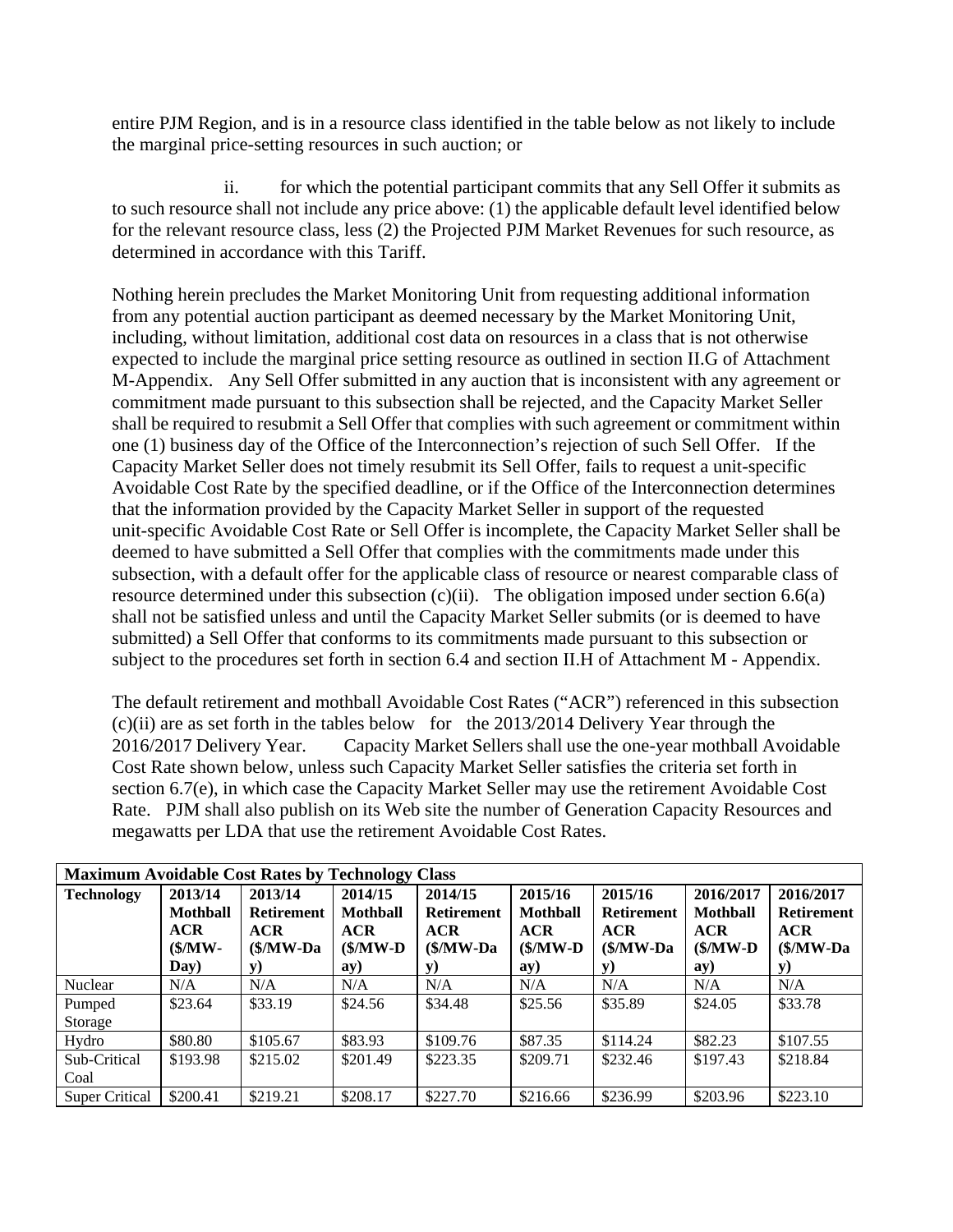| Coal                  |          |          |          |          |          |          |          |          |
|-----------------------|----------|----------|----------|----------|----------|----------|----------|----------|
| Waste Coal -          | \$255.81 | \$309.83 | \$265.72 | \$321.83 | \$276.56 | \$334.96 | \$260.35 | \$315.34 |
| Small                 |          |          |          |          |          |          |          |          |
| Waste Coal -          | \$94.61  | \$114.29 | \$98.27  | \$118.72 | \$102.28 | \$123.56 | \$96.29  | \$116.32 |
| Large                 |          |          |          |          |          |          |          |          |
| Wind                  | N/A      | N/A      | N/A      | N/A      | N/A      | N/A      | N/A      | N/A      |
| $CC-2$ on $1$         | \$35.18  | \$49.90  | \$36.54  | \$51.83  | \$38.03  | \$53.94  | \$35.81  | \$50.79  |
| Frame F               |          |          |          |          |          |          |          |          |
| $CC-3$ on $1$         | \$39.06  | \$52.89  | \$40.57  | \$54.94  | \$42.23  | \$57.18  | \$39.75  | \$53.83  |
| Frame                 |          |          |          |          |          |          |          |          |
| E/Siemens             |          |          |          |          |          |          |          |          |
| CC-3 or More          | \$30.46  | \$42.28  | \$31.64  | \$43.92  | \$32.93  | \$45.71  | \$30.99  | \$43.03  |
| on 1 or More          |          |          |          |          |          |          |          |          |
| Frame F               |          |          |          |          |          |          |          |          |
| <b>CC-NUG</b>         | \$130.76 | \$175.71 | \$135.82 | \$182.52 | \$141.36 | \$189.97 | \$133.09 | \$178.83 |
| Cogen. Frame          |          |          |          |          |          |          |          |          |
| <b>B</b> or E         |          |          |          |          |          |          |          |          |
| Technology            |          |          |          |          |          |          |          |          |
| $CT - 1st \&$         | \$27.96  | \$37.19  | \$29.04  | \$38.63  | \$30.22  | \$40.21  | \$28.45  | \$37.85  |
| 2nd Gen.<br>Aero (P&W |          |          |          |          |          |          |          |          |
| FT(4)                 |          |          |          |          |          |          |          |          |
| $CT - 1st \&$         | \$27.63  | \$36.87  | \$28.70  | \$38.30  | \$29.87  | \$39.86  | \$28.11  | \$37.52  |
| Gen. Frame B          |          |          |          |          |          |          |          |          |
| CT - 2nd Gen.         | \$26.26  | \$35.14  | \$27.28  | \$36.50  | \$28.39  | \$37.99  | \$26.73  | \$35.77  |
| Frame E               |          |          |          |          |          |          |          |          |
| CT - 3rd Gen.         | \$63.57  | \$93.70  | \$66.03  | \$97.33  | \$68.72  | \$101.30 | \$64.70  | \$95.37  |
| Aero (GE LM           |          |          |          |          |          |          |          |          |
| 6000                  |          |          |          |          |          |          |          |          |
| CT - 3rd Gen.         | \$33.34  | \$49.16  | \$34.63  | \$51.06  | \$36.04  | \$53.14  | \$33.93  | \$50.03  |
| Aero (P&W             |          |          |          |          |          |          |          |          |
| $FT - 8$              |          |          |          |          |          |          |          |          |
| TwinPak)              |          |          |          |          |          |          |          |          |
| $CT - 3rd$            | \$26.96  | \$38.83  | \$28.00  | \$40.33  | \$29.14  | \$41.98  | \$27.43  | \$39.52  |
| Gen. Frame F          |          |          |          |          |          |          |          |          |
| Diesel                | \$29.92  | \$37.98  | \$31.08  | \$39.45  | \$32.35  | \$41.06  | \$30.44  | \$38.66  |
| Oil and Gas           | \$74.20  | \$90.33  | \$77.07  | \$93.83  | \$80.21  | \$97.66  | \$75.51  | \$91.94  |
| Steam                 |          |          |          |          |          |          |          |          |

Commencing with the Base Residual Auction for the 2017/2018 Delivery Year, the Office of the Interconnection shall determine the default retirement and mothball Avoidable Cost Rates referenced in section (c)(ii) above, and post them on its website, by no later than one hundred fifty (150) days prior to the commencement of the offer period for each Base Residual Auction. To determine the applicable ACR rates, the Office of the Interconnection shall use the actual rate of change in the historical values from the Handy-Whitman Index of Public Utility Construction Costs or a comparable index approved by the Commission ("Handy-Whitman Index") to the extent they are available to update the base values for the Delivery Year, and for future Delivery Years for which the updated Handy-Whitman Index values are not yet available the Office of the Interconnection shall update the base values for the Delivery Year using the most recent ten-calendar-year annual average rate of change. The ACR rates shall be expressed in dollar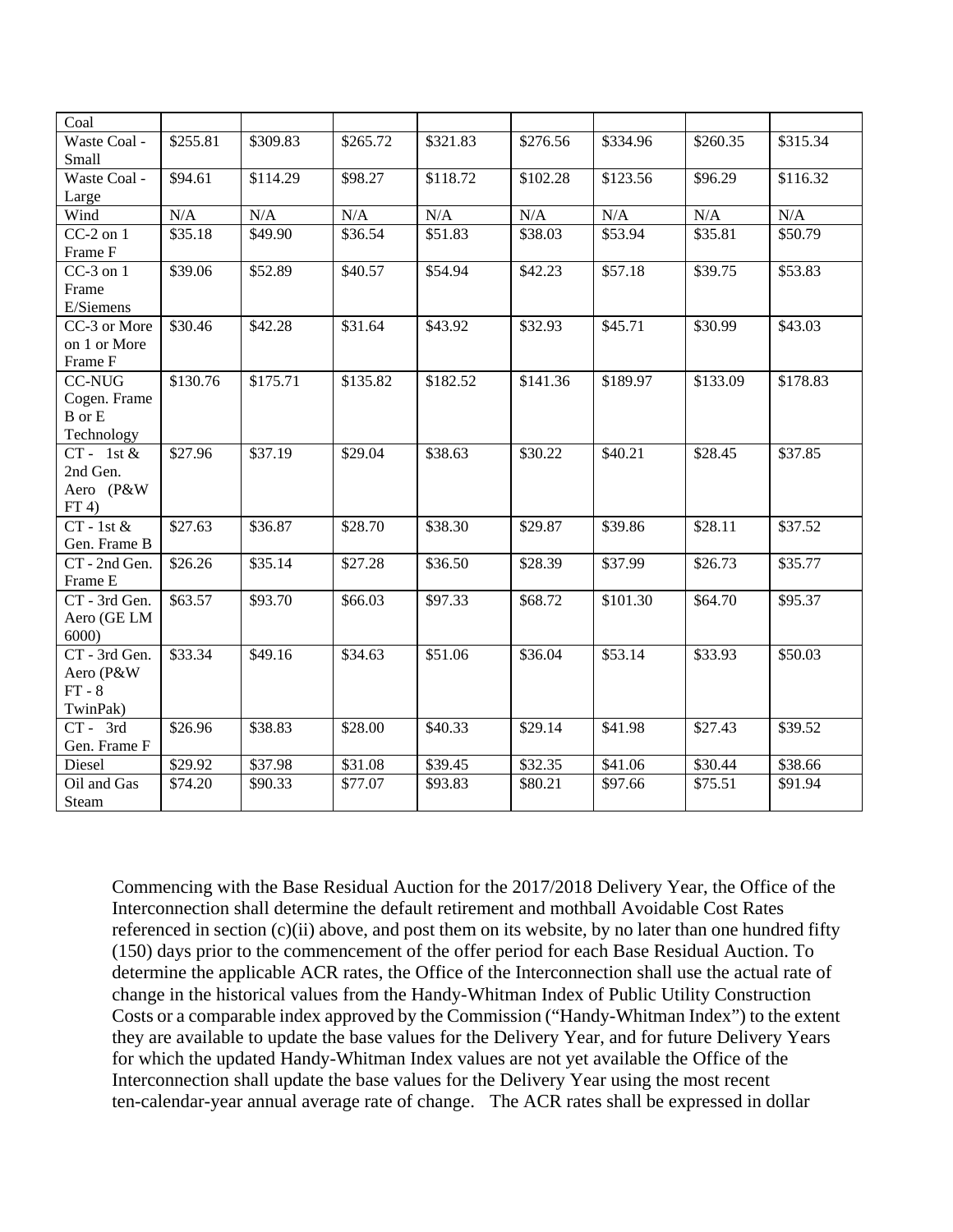| Maximum Avoidable Cost Rates by Technology Class (Expressed in 2011 Dollars for the<br>2011/2012 Delivery Year) |                                      |                                        |  |  |  |  |
|-----------------------------------------------------------------------------------------------------------------|--------------------------------------|----------------------------------------|--|--|--|--|
| <b>Technology</b>                                                                                               | <b>Mothball ACR</b><br>$($/MW$ -Day) | <b>Retirement ACR</b><br>$($/MW$ -Day) |  |  |  |  |
| Combustion Turbine - Industrial Frame                                                                           | \$24.13                              | \$33.04                                |  |  |  |  |
| Coal Fired                                                                                                      | \$136.91                             | \$157.83                               |  |  |  |  |
| Combined Cycle                                                                                                  | \$29.58                              | \$40.69                                |  |  |  |  |
| Combustion Turbine - Aero Derivative                                                                            | \$26.13                              | \$37.18                                |  |  |  |  |
| Diesel                                                                                                          | \$25.46                              | \$32.33                                |  |  |  |  |
| Hydro                                                                                                           | \$68.78                              | \$89.96                                |  |  |  |  |
| Oil and Gas Steam                                                                                               | \$63.16                              | \$76.90                                |  |  |  |  |
| <b>Pumped Storage</b>                                                                                           | \$20.12                              | \$28.26                                |  |  |  |  |

values for the applicable Delivery Year.

To determine the default retirement and mothball ACR values for the 2017/2018 Delivery Year, the Office of the Interconnection shall multiply the base default retirement and mothball ACR values in the table above by a factor equal to one plus the most recent annual average rate of change in the July Handy-Whitman Indices for the 2011 to 2013 calendar years to determine updated base default retirement and mothball ACR values. The updated base default retirement and mothball ACR values shall then be multiplied by a factor equal to one plus the most recent ten-calendar-year annual average rate of change in the applicable Handy-Whitman Index, taken to the fourth power, as calculated by the Office of the Interconnection and posted to its website.

To determine the default retirement and mothball ACR values for the 2018/2019 and subsequent Delivery Years, the Office of the Interconnection shall multiply the updated base default retirement and mothball ACR values from the immediately preceding Delivery Year by a factor equal to one plus the most recent annual average rate of change in the July Handy-Whitman Index. These values become the new adjusted base default retirement and mothball ACR values, as calculated by the Office of the Interconnection and posted to its website. These resulting adjusted base values for the Delivery Year shall be multiplied by a factor equal to one plus the most recent ten-calendar-year annual average rate of change in the applicable Handy-Whitman Index, taken to the fourth power, as calculated by the Office of the Interconnection and posted to its website; provided, however, that after the Handy-Whitman indexing methodology has been employed to determine the default retirement and mothball ACR values for the RPM Auctions for the 2017/2018 through 2020/2021 Delivery Years, the Office of the Interconnection shall: i) review the default retirement and mothball ACR values to determine whether any changes other than those produced by such methodology are warranted for subsequent Delivery Years (including seeking the analysis and advice of the Market Monitoring Unit on such matter) and report its conclusions to the Members in writing no later than June 1, 2017; and ii) file with FERC resulting changes, if any, to this section no later than October 1, 2017, to be effective for the Base Residual Auction for the 2021/2022 Delivery Year; provided further, that nothing herein precludes the Office of the Interconnection from filing with FERC changes to the default retirement and mothball ACR values or any other provision of this section prior to the deadline stated in the previous clause, or at any other time.

PJM shall also publish on its website the number of Generation Capacity Resources and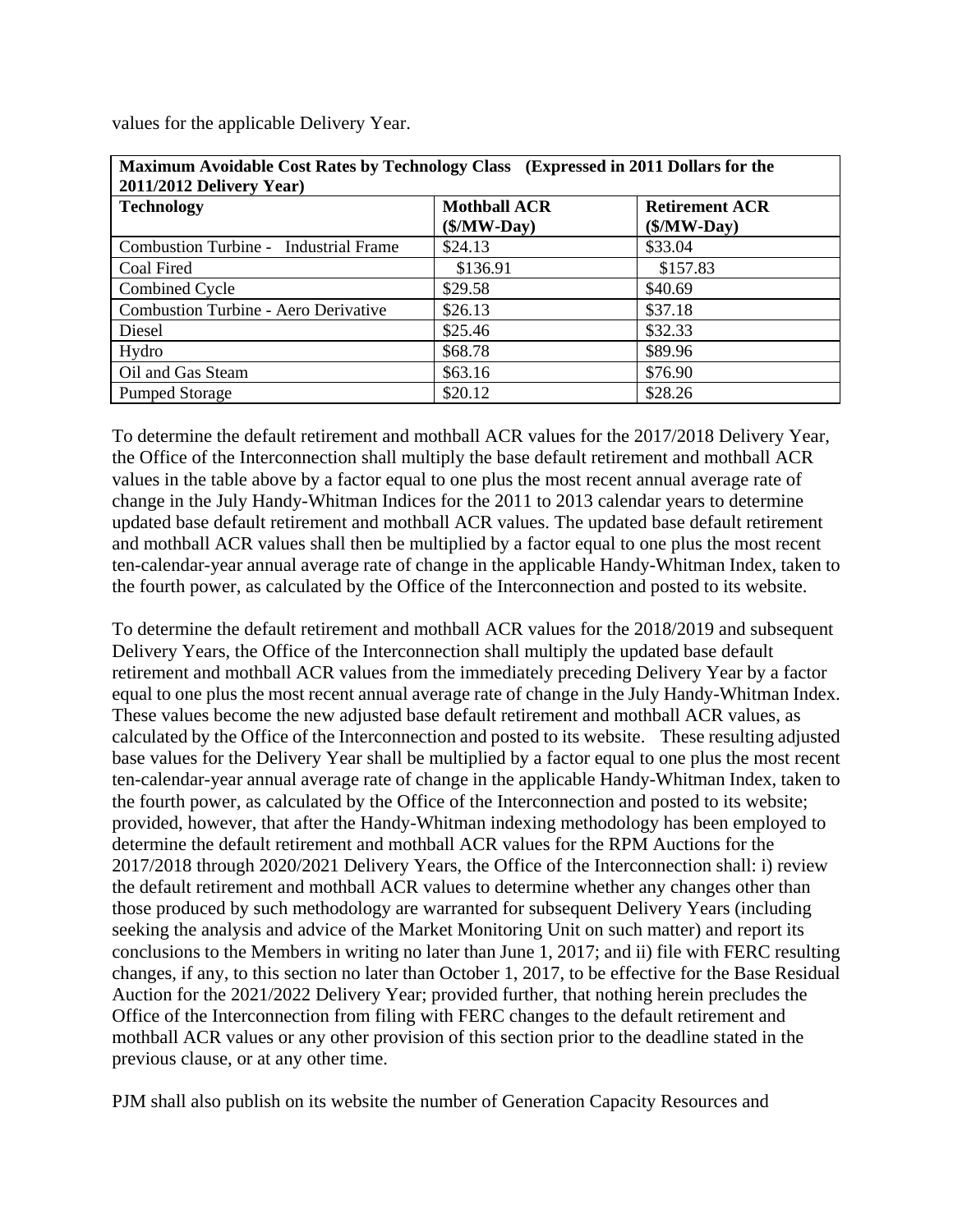megawatts per LDA that use the retirement Avoidable Cost Rates.

After the Market Monitoring Unit conducts its annual review of the table of default Avoidable Cost Rates included in section 6.7(c) above in accordance with the procedure specified in section II.H of Attachment M - Appendix, it will provide updated values or notice of its determination that updated values are not needed to Office of the Interconnection. In the event that the Office of the Interconnection determines that the values should be updated, the Office of the Interconnection shall file its proposed values with the Commission by no later than October 30th prior to the commencement of the offer period for the first RPM Auction for which it proposes to apply the updated values.

 (d) In order for costs to qualify for inclusion in the Market Seller Offer Cap, the Capacity Market Seller must provide to the Market Monitoring Unit and the Office of the Interconnection relevant unit-specific cost data concerning each data item specified as set forth in section 6 by no later than one hundred twenty (120) days prior to the commencement of the offer period for the applicable RPM Auction. If cost data is not available at the time of submission for the time periods specified in section 6.8, costs may be estimated for such period based on the most recent data available, with an explanation of and basis for the estimate used, as may be further specified in the PJM Manuals. Based on the data and calculations submitted by the Capacity Market Sellers for each existing generation resource and the formulas specified below, the Market Monitoring Unit shall calculate the Market Seller Offer Cap for each such resource, and notify the Capacity Market Seller and the Office of the Interconnection in writing of its determination pursuant to section II.E of Attachment M-Appendix.

i. Avoidable Cost Rate: The Avoidable Cost Rate for an existing generation resource shall be determined using the formula below and applied to the unit's Base Offer Segment.

ii. Opportunity Cost: Opportunity Cost shall be the documented price available to an existing generation resource in a market external to PJM. In the event that the total MW of existing generation resources submitting opportunity cost offers in any auction for a Delivery Year exceeds the firm export capability of the PJM system for such Delivery Year, or the capability of external markets to import capacity in such year, the Office of the Interconnection will accept such offers on a competitive basis. PJM will construct a supply curve of opportunity cost offers, ordered by opportunity cost, and accept such offers to export starting with the highest opportunity cost, until the maximum level of such exports is reached. The maximum level of such exports is the lesser of the Office of the Interconnection's ability to permit firm exports or the ability of the importing area(s) to accept firm imports or imports of capacity, taking account of relevant export limitations by location. If, as a result, an opportunity cost offer is not accepted from an existing generation resource, the Market Seller Offer Cap applicable to Sell Offers relying on such generation resource shall be the Avoidable Cost Rate less the Projected Market Revenues for such resource (as defined in Section 6.4). The default Avoidable Cost Rate shall be the one year mothball Avoidable Cost Rate set forth in the tables in section 6.7(c) above unless Capacity Market Seller satisfies the criteria delineated in section 6.7(e) below.

iii. Projected PJM Market Revenues: Projected PJM Market Revenues are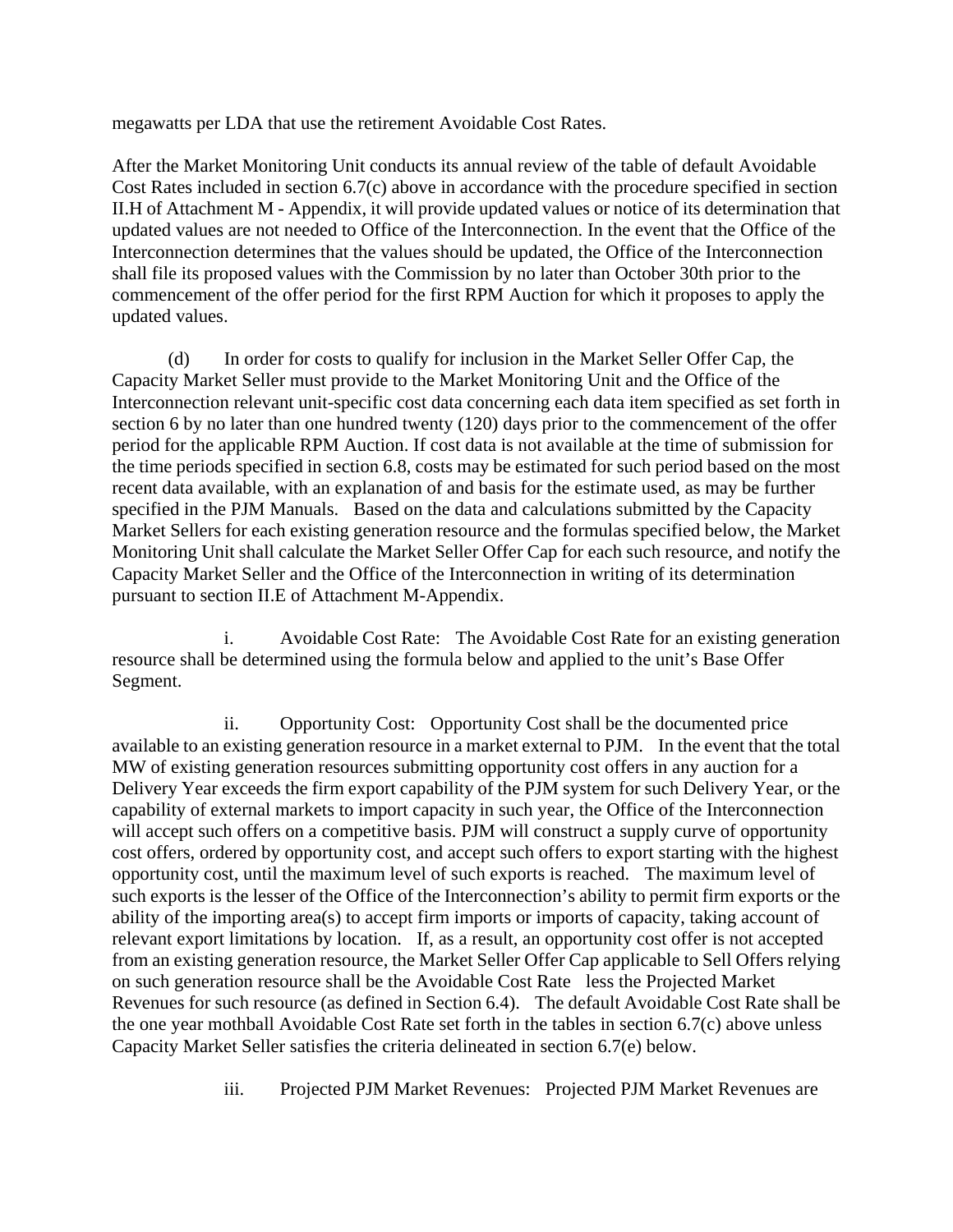defined by section 6.8(d), for any Generation Capacity Resource to which the Avoidable Cost Rate is applied.

 (e) In order for the retirement Avoidable Cost Rate set forth in the table in section 6.7(c) to apply, by no later than one hundred twenty (120) days prior to the commencement of the offer period for the applicable RPM Auction, a Capacity Market Seller must submit to the Office of the Interconnection and the Market Monitoring Unit a written sworn, notarized statement of a corporate officer representing that the Capacity Market Seller will retire the Generation Capacity Resource if it does not receive during the relevant Delivery Year at least the applicable retirement Avoidable Cost Rate because it would be uneconomic to continue to operate the Generation Capacity Resource in the Delivery Year without the retirement Avoidable Cost Rate, and specifying the date the Generation Capacity Resource would otherwise be retired.

# **6.8 Avoidable Cost Definition**

# (a) **Avoidable Cost Rate**:

The Avoidable Cost Rate for a Generation Capacity Resource that is the subject of a Sell Offer shall be determined using the following formula, expressed in dollars per MW-year:

> Avoidable Cost Rate = [Adjustment Factor \* (AOML + AAE + AME + AVE +  $ATFI + ACC + ACLE) + ARPIR + APIR$

Where:

- **Adjustment Factor** equals 1.10 (to provide a margin of error for understatement of costs) plus an additional adjustment referencing the 10-year average Handy-Whitman Index in order to account for expected inflation from the time interval between the submission of the Sell Offer and the commencement of the Delivery Year.
- **AOML (Avoidable Operations and Maintenance Labor)** consists of the avoidable labor expenses related directly to operations and maintenance of the generating unit for the twelve months preceding the month in which the data must be provided. The categories of expenses included in AOML are those incurred for: (a) on-site based labor engaged in operations and maintenance activities; (b) off-site based labor engaged in on-site operations and maintenance activities directly related to the generating unit; and (c) off-site based labor engaged in off-site operations and maintenance activities directly related to generating unit equipment removed from the generating unit site.
	- **AAE (Avoidable Administrative Expenses)** consists of the avoidable administrative expenses related directly to employees at the generating unit for twelve months preceding the month in which the data must be provided. The categories of expenses included in AAE are those incurred for: (a) employee expenses (except employee expenses included in AOML); (b)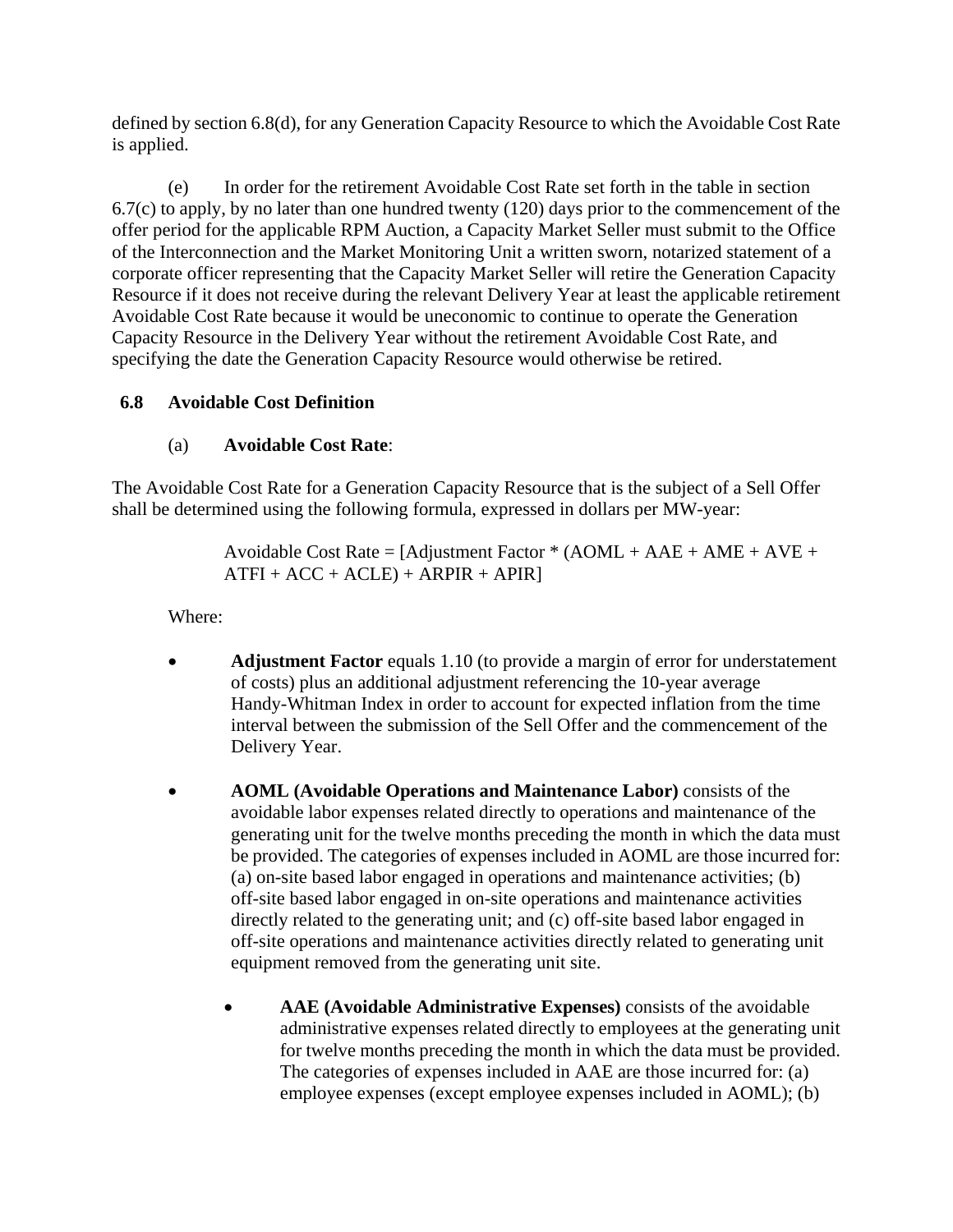environmental fees; (c) safety and operator training; (d) office supplies; (e) communications; and (f) annual plant test, inspection and analysis.

- **AME (Avoidable Maintenance Expenses)** consists of avoidable maintenance expenses (other than expenses included in AOML) related directly to the generating unit for the twelve months preceding the month in which the data must be provided. The categories of expenses included in AME are those incurred for: (a) chemical and materials consumed during maintenance of the generating unit; and (b) rented maintenance equipment used to maintain the generating unit.
- **AVE (Avoidable Variable Expenses)** consists of avoidable variable expenses related directly to the generating unit incurred in the twelve months preceding the month in which the data must be provided. The categories of expenses included in AVE are those incurred for: (a) water treatment chemicals and lubricants; (b) water, gas, and electric service (not for power generation); and (c) waste water treatment.
- **ATFI (Avoidable Taxes, Fees and Insurance)** consists of avoidable expenses related directly to the generating unit incurred in the twelve months preceding the month in which the data must be provided. The categories of expenses included in AFTI are those incurred for: (a) insurance, (b) permits and licensing fees, (c) site security and utilities for maintaining security at the site; and (d) property taxes.
- **ACC (Avoidable Carrying Charges)** consists of avoidable short-term carrying charges related directly to the generating unit in the twelve months preceding the month in which the data must be provided. Avoidable short-term carrying charges shall include short term carrying charges for maintaining reasonable levels of inventories of fuel and spare parts that result from short-term operational unit decisions as measured by industry best practice standards. For the purpose of determining ACC, short term is the time period in which a reasonable replacement of inventory for normal, expected operations can occur.
- **ACLE (Avoidable Corporate Level Expenses)** consists of avoidable corporate level expenses directly related to the generating unit incurred in the twelve months preceding the month in which the data must be provided. Avoidable corporate level expenses shall include only such expenses that are directly linked to providing tangible services required for the operation of the generating unit proposed for Deactivation. The categories of avoidable expenses included in ACLE are those incurred for: (a) legal services, (b) environmental reporting; and (c) procurement expenses.
- **APIR (Avoidable Project Investment Recovery Rate) = PI \* CRF**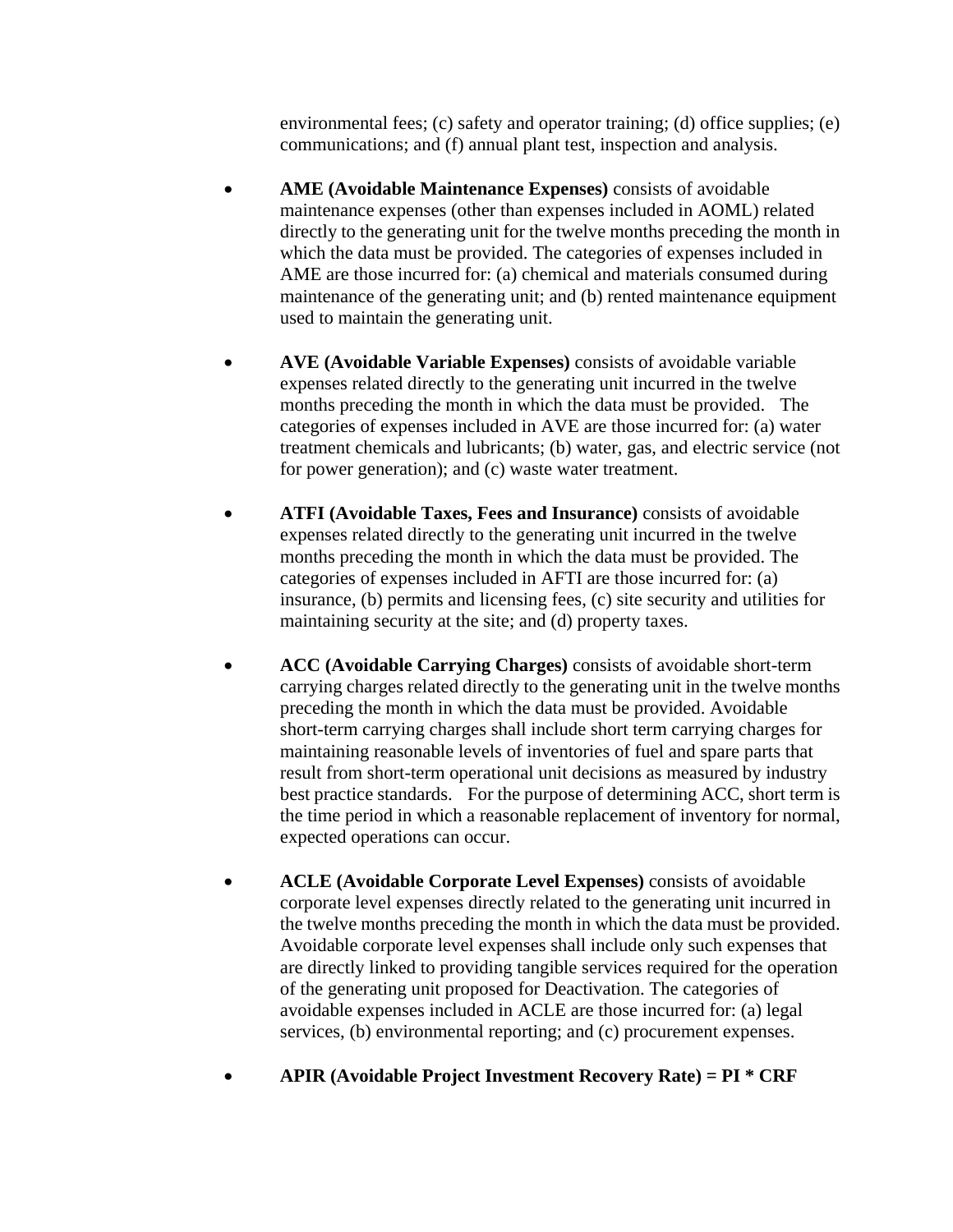Where:

- **PI** is the amount of project investment completed prior to June 1 of the Delivery Year, except for Mandatory Capital Expenditures ("CapEx") for which the project investment must be completed during the Delivery Year, that is reasonably required to enable a Generation Capacity Resource that is the subject of a Sell Offer to continue operating or improve availability during Peak-Hour Periods during the Delivery Year.
- **CRF** is the annual capital recovery factor from the following table, applied in accordance with the terms specified below.

| Age of Existing Units (Years) | Remaining Life of Plant Levelized CRF |       |
|-------------------------------|---------------------------------------|-------|
|                               | (Years)                               |       |
| $1$ to 5                      | 30                                    | 0.107 |
| 6 to 10                       | 25                                    | 0.114 |
| 11 to 15                      | 20                                    | 0.125 |
| 16 to 20                      | 15                                    | 0.146 |
| 21 to 25                      | 10                                    | 0.198 |
| 25 Plus                       | 5                                     | 0.363 |
| <b>Mandatory CapEx</b>        | 4                                     | 0.450 |
| 40 Plus Alternative           |                                       | 1.100 |

Unless otherwise stated, Age of Existing Unit shall be equal to the number of years since the Unit commenced commercial operation, up to and through the relevant Delivery Year.

Remaining Life of Plant defines the amortization schedule (i.e., the maximum number of years over which the Project Investment may be included in the Avoidable Cost Rate.)

# **Capital Expenditures and Project Investment**

For any given Project Investment, a Capacity Market Seller may make a one-time election to recover such investment using: (i) the highest CRF and associated recovery schedule to which it is entitled; or (ii) the next highest CRF and associated recovery schedule. For these purposes, the CRF and recovery schedule for the 25 Plus category is the next highest CRF and recovery schedule for both the Mandatory CapEx and the 40 Plus Alternative categories. The Capacity Market Seller using the above table must provide the Market Monitoring Unit with information, identifying and supporting such election, including but not limited to the age of the unit, the amount of the Project Investment, the purpose of the investment, evidence of corporate commitment (e.g., an SEC filing, a press release, or a letter from a duly authorized corporate officer indicating intent to make such investment), and detailed information concerning the governmental requirement (if applicable). Absent other written notification, such election shall be deemed based on the CRF such Seller employs for the first Sell Offer reflecting recovery of any portion of such Project Investment.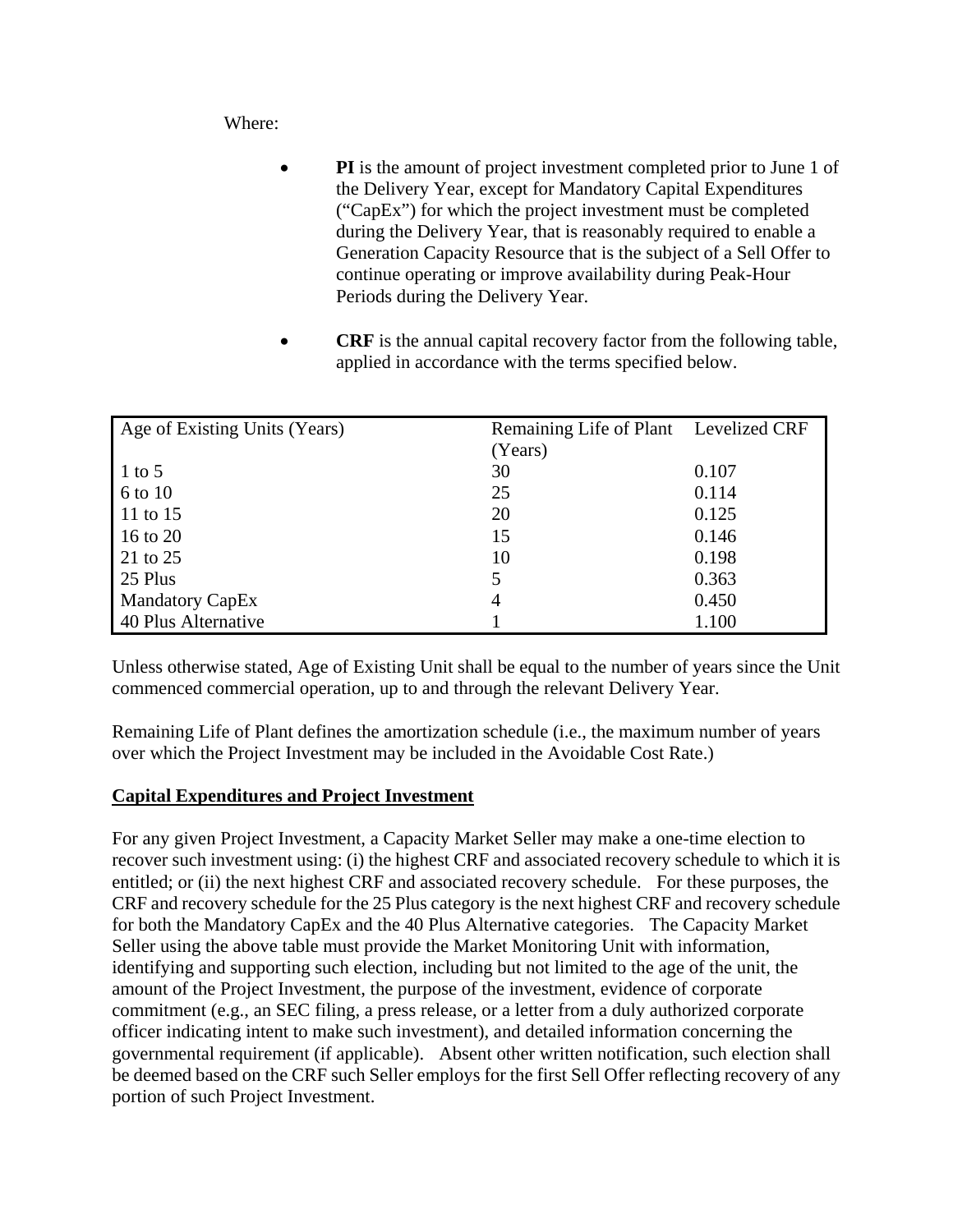For any resource using the CRF and associated recovery schedule from the CRF table that set the Capacity Resource Clearing Price in any Delivery Year, such Capacity Market Seller must also provide to the Market Monitoring Unit, for informational purposes only, evidence of the actual expenditure of the Project Investment, when such information becomes available.

If the project associated with a Project Investment that was included in a Sell Offer using a CRF and associated recovery schedule from the above table has not entered into commercial operation prior to the end of the relevant Delivery Year, and the resource's Sell Offer sets the clearing price for the relevant LDA, the Capacity Market Seller shall be required to elect to either (i) pay a charge that is equal to the difference between the Capacity Resource Clearing Price for such LDA for the relevant Delivery Year and what the clearing price would have been absent the APIR component of the Avoidable Cost Rate, this difference to be multiplied by the cleared MW volume from such Resource ("rebate payment"); (ii) hold such rebate payment in escrow, to be released to the Capacity Market Seller in the event that the project enters into commercial operation during the subsequent Delivery Year or rebated to LSEs in the relevant LDA if the project has not entered into commercial operation during the subsequent Delivery Year; or (iii) make a reasonable investment in the amount of the PI in other Existing Generation Capacity Resources owned or controlled by the Capacity Market Seller or its Affiliates in the relevant LDA. The revenue from such rebate payments shall be allocated pro rata to LSEs in the relevant LDA(s) that were charged a Locational Reliability Charge for such Delivery Year, based on their Daily Unforced Capacity Obligation in the relevant LDA(s). If the Sell Offer from the Generation Capacity Resource did not set the Capacity Resource Clearing Price in the relevant LDA, no alternative investment or rebate payment is required. If the difference between the Capacity Resource Clearing Price for such LDA for the relevant Delivery Year and what the clearing price would have been absent the APIR amount does not exceed the greater of \$10 per MW-day or a 10% increase in the clearing price, no alternative investment or rebate payment is required.

# **Mandatory CapEx Option**

The Mandatory CapEx CRF and recovery schedule is an option available, beginning in the third BRA (Delivery Year 2009-10), to a resource that must make a Project Investment to comply with a governmental requirement that would otherwise materially impact operating levels during the Delivery Year, where: (i) such resource is a coal, oil or gas-fired resource that began commercial operation no fewer than fifteen years prior to the start of the first Delivery Year for which such recovery is sought, and such Project Investment is equal to or exceeds \$200/kW of capitalized project cost; or (ii) such resource is a coal-fired resource located in an LDA for which a separate VRR Curve has been established for the relevant Delivery Years, and began commercial operation at least 50 years prior to the conduct of the relevant BRA.

A Capacity Market Seller that wishes to elect the Mandatory CapEx option for a Project Investment must do so beginning with the Base Residual Auction for the Delivery Year in which such project is expected to enter commercial operation. A Sell Offer submitted in any Base Residual Auction for which the Mandatory CapEx option is selected may not exceed an offer price equivalent to 0.90 times the then-current Net CONE (on an unforced-equivalent basis).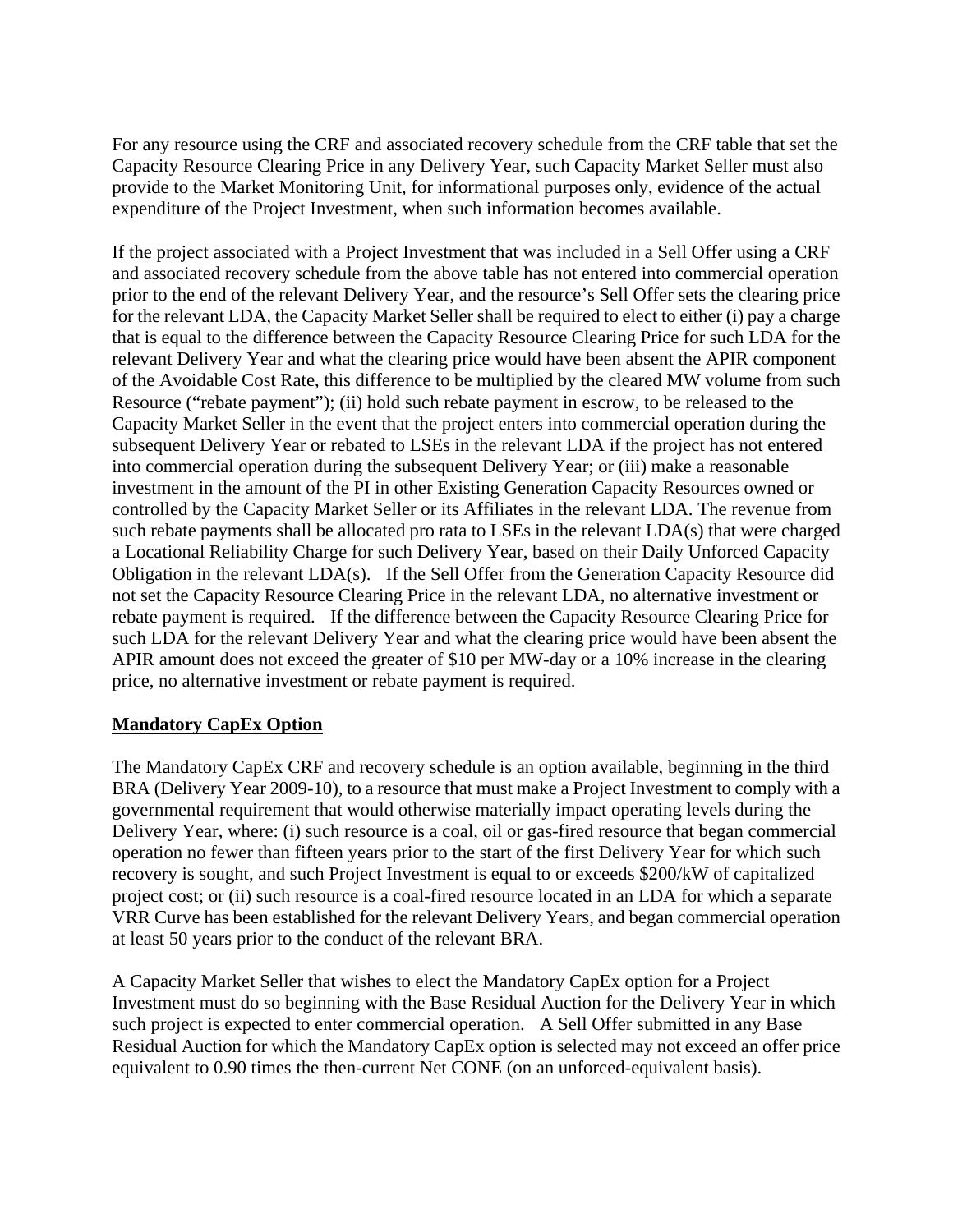## **40 Plus Alternative Option**

The 40 Plus Alternative CRF and recovery schedule is an option available, beginning in the third BRA (Delivery Year 2009-10), for a resource that is a gas- or oil-fired resource that began commercial operation no less than 40 years prior to the conduct of the relevant BRA (excluding, however, any resource in any Delivery Year for which the resource is receiving a payment under Part V of the PJM Tariff. Generation Capacity Resources electing this 40 Plus Alternative CRF shall be treated as At Risk Generation for purposes of the sensitivity runs in the RTEP process). Resources electing the 40 Plus Alternative option will be modeled in the RTEP process as "at-risk" at the end of the one-year amortization period.

A Capacity Market Seller that wishes to elect the 40 Plus Alternative option for a Project Investment must provide written notice of such election to the Office of the Interconnection no later than six months prior to the Base Residual Auction for which such election is sought; provided however that shorter notice may be provided if unforeseen circumstances give rise to the need to make such election and such seller gives notice as soon as practicable.

The Office of the Interconnection shall give market participants reasonable notice of such election, subject to satisfaction of requirements under the PJM Operating Agreement for protection of confidential and commercially sensitive information. A Sell Offer submitted in any Base Residual Auction for which the 40 Plus Alternative option is selected may not exceed an offer price equivalent to the then-current Net CONE (on an unforced-equivalent basis).

# **Multi-Year Pricing Option**

A Seller submitting a Sell Offer with an APIR component that is based on a Project Investment of at least \$450/kW may elect this Multi-Year Pricing Option by providing written notice to such effect the first time it submits a Sell Offer that includes an APIR component for such Project Investment. Such option shall be available on the same terms, and under the same conditions, as are available to Planned Generation Capacity Resources under section 5.14(c) of this Attachment.

> ARPIR (Avoidable Refunds of Project Investment Reimbursements) consists of avoidable refund amounts of Project Investment Reimbursements payable by a Generation Owner to PJM under Part V, Section 118 of this Tariff or avoidable refund amounts of project investment reimbursements payable by a Generation Owner to PJM under a Cost of Service Recovery Rate filed under Part V, Section 119 of the Tariff and approved by the Commission.

 (b) For the purpose of determining an Avoidable Cost Rate, avoidable expenses are incremental expenses directly required to operate a Generation Capacity Resource that a Generation Owner would not incur if such generating unit did not operate in the Delivery Year or meet Availability criteria during Peak-Hour Periods during the Delivery Year.

 (c) For the purpose of determining an Avoidable Cost Rate, avoidable expenses shall exclude variable costs recoverable under cost-based offers to sell energy from operating capacity